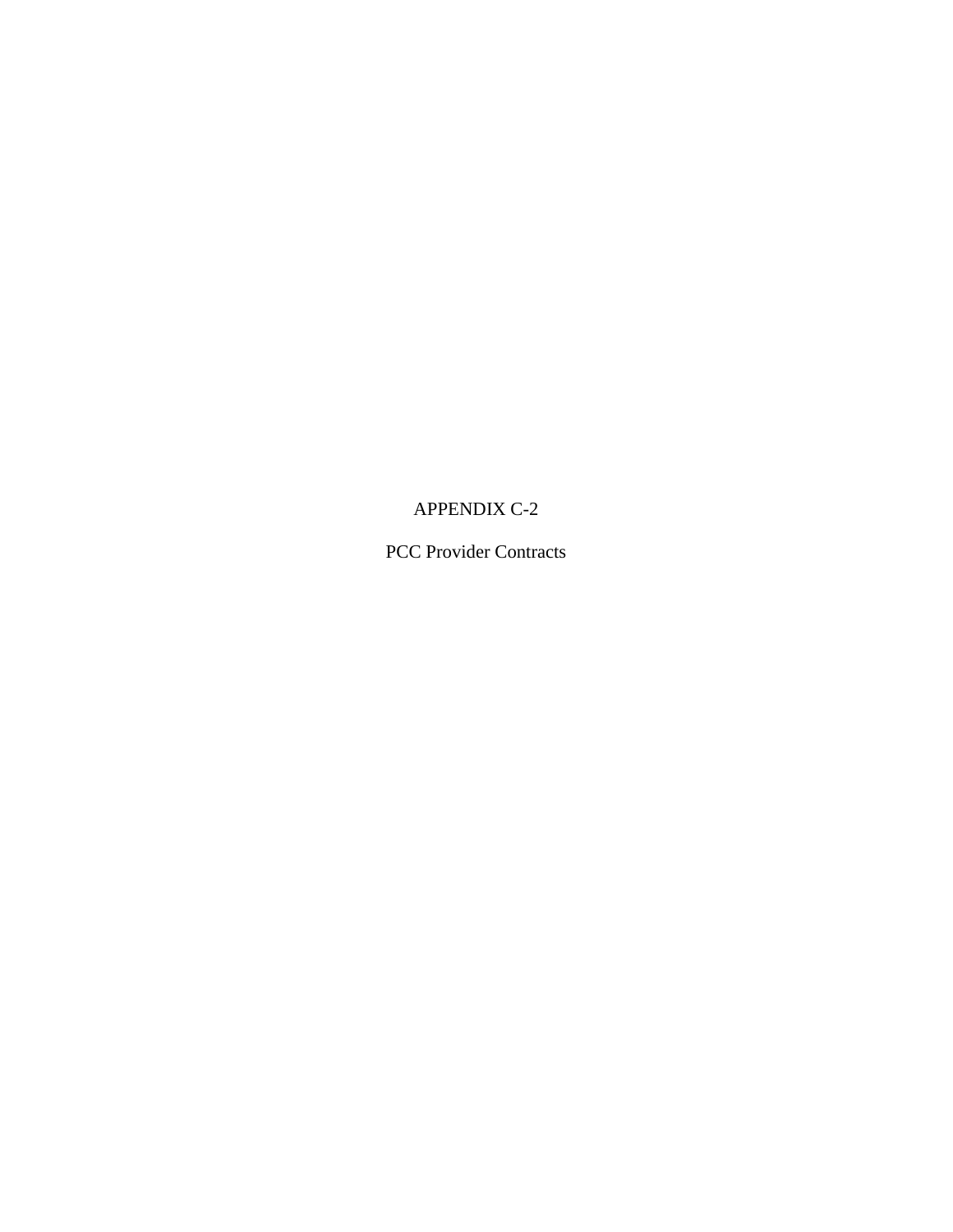#### **COMMONWEALTH OF MASSACHUSETTS EXECUTIVE OFFICE OF HEALTH AND HUMAN SERVICES**

**Office of Medicaid One Ashburton Place Boston, MA 02108**

# **FOURTH AMENDED AND RESTATED PRIMARY CARE CLINICIAN (PCC) PLAN PROVIDER CONTRACT**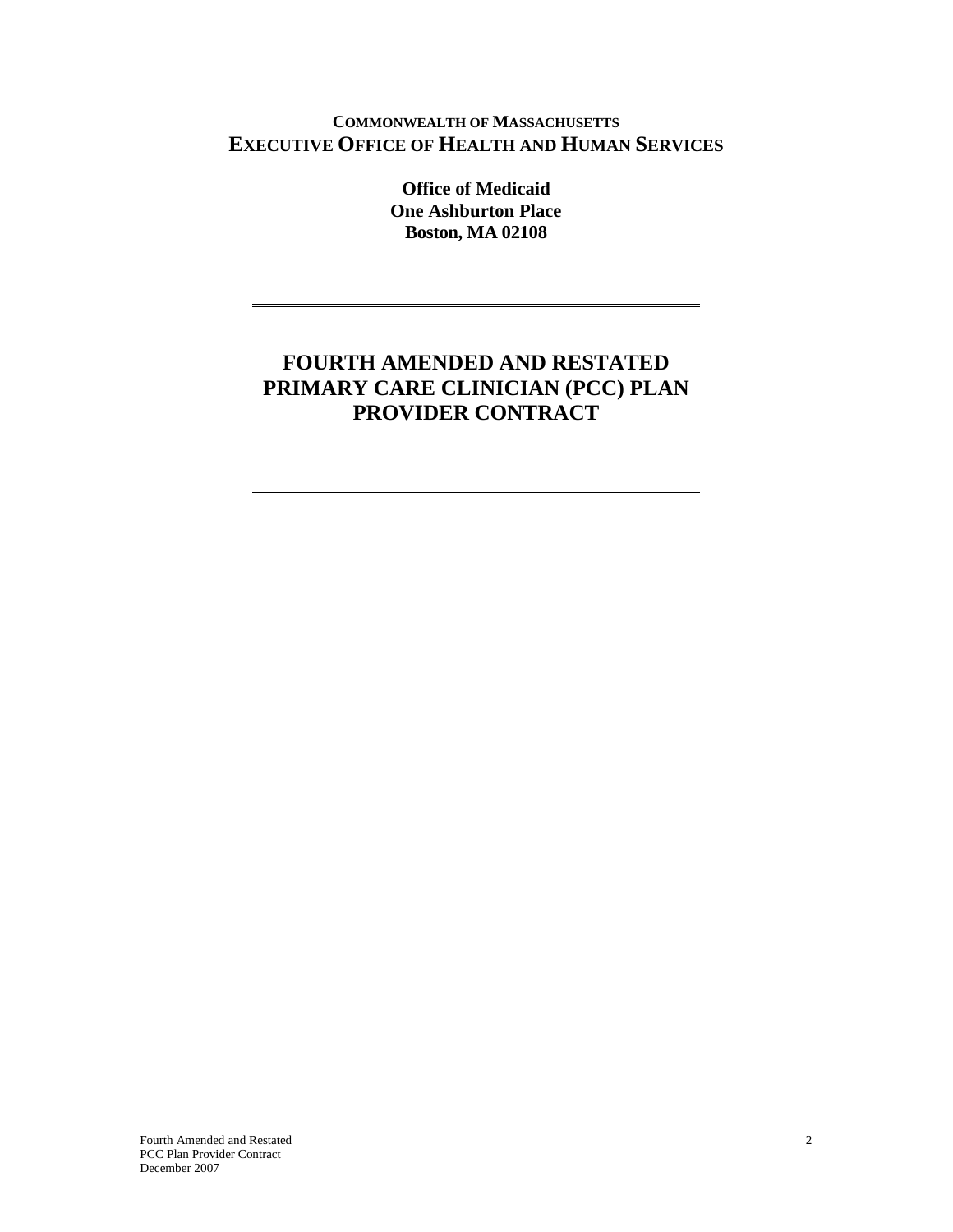# *TABLE OF CONTENTS*

| Section 3.3 Member Enrollment, Disenrollment, Reenrollment, and     |  |
|---------------------------------------------------------------------|--|
|                                                                     |  |
| Section 3.4 Privacy, Confidentiality, Security of Personal Data and |  |
|                                                                     |  |
|                                                                     |  |
|                                                                     |  |
| Section 3.7 Performance Improvement Management Services (PIMS) 16   |  |
|                                                                     |  |
|                                                                     |  |
|                                                                     |  |
|                                                                     |  |
|                                                                     |  |
|                                                                     |  |
|                                                                     |  |
|                                                                     |  |
|                                                                     |  |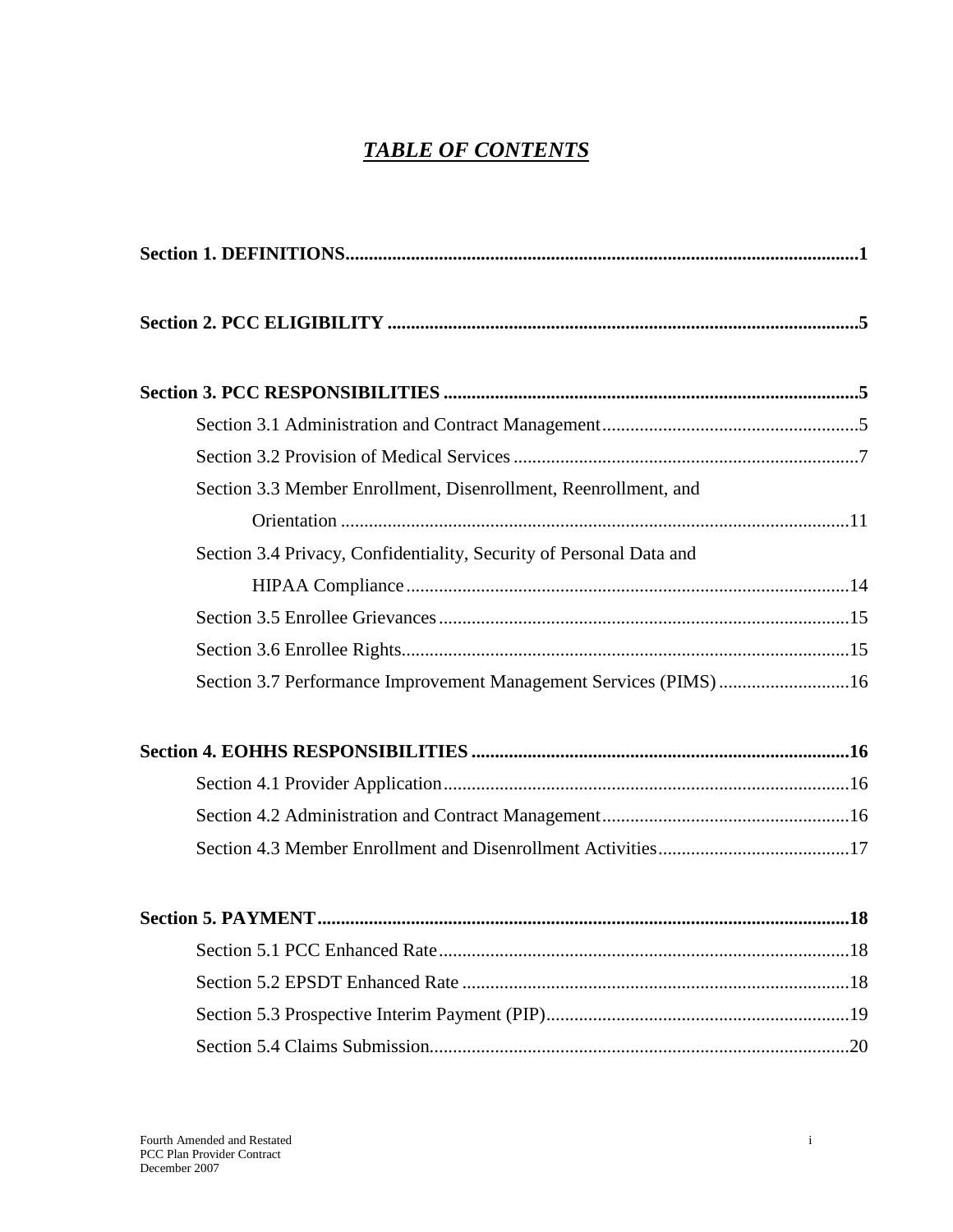## **ATTACHMENT A: PCC Enhanced Fee Codes (As of 4/29/03)**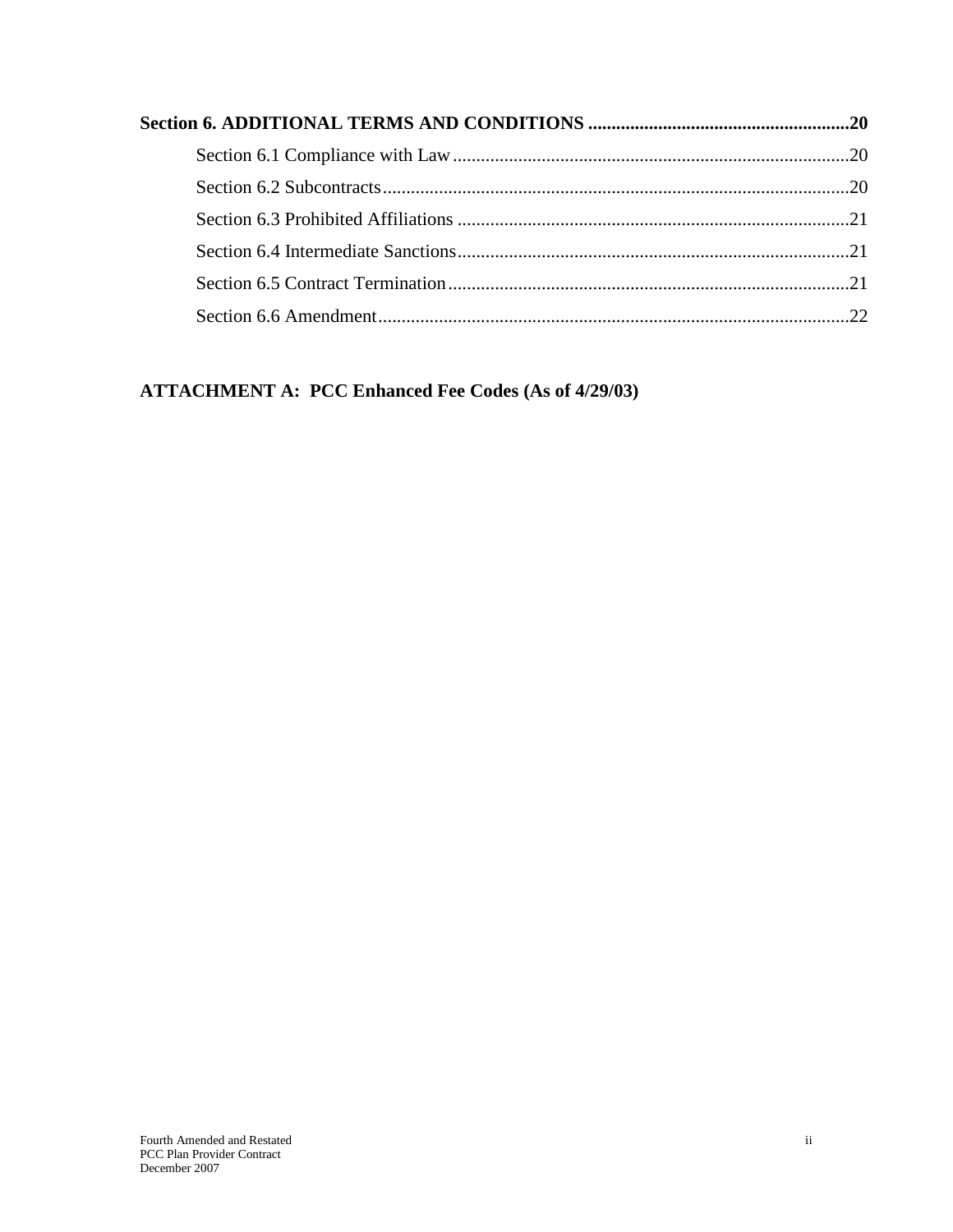**WHEREAS,** the Executive Office of Health and Human Services ("EOHHS") is a governmental agency responsible for the administration of the Title XIX and Title XXI ("MassHealth") Program; and

**WHEREAS**, the Primary Care Clinician ("PCC") has met the criteria for participation in EOHHS' Primary Care Clinician Plan; and

**WHEREAS**, the parties wish to amend the Contract as set forth here;

**NOW, THEREFORE**, in consideration of the mutual covenants and agreements contained herein, the PCC and EOHHS agree as follows: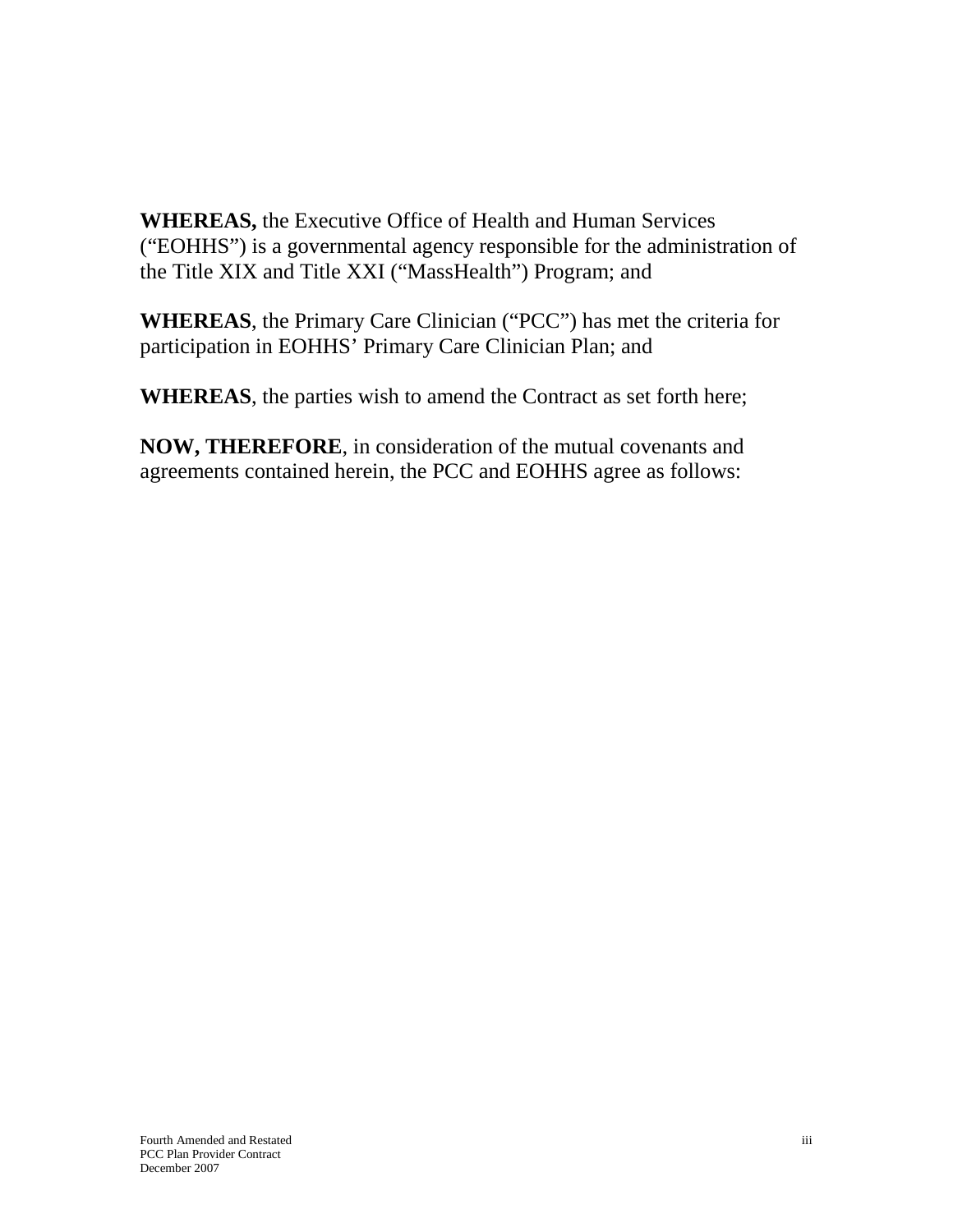# <span id="page-5-0"></span>**SECTION 1. DEFINITIONS**

As used in this Contract, each of the following terms has the indicated meaning unless the context clearly requires otherwise.

**Behavioral Health Program** -- a managed care program administered by EOHHS through the Behavioral Health Program Contractor, for the provision of mental health and substance abuse services to Members enrolled in the PCC Plan.

**Behavioral Health Program Contractor --** EOHHS' contractor responsible for providing mental health and substance abuse services to Members enrolled in the PCC Plan, for implementing quality management activities to support PCCs in delivering health care services to Enrollees, and for implementing administrative services to support EOHHS in managing its network of PCCs.

**Behavioral Health Services** -- MassHealth covered mental health and substance abuse treatment services.

**Cold-Call Marketing** -- any unsolicited personal contact by a PCC, its employees, agents, or subcontractors with a Member who is not enrolled with the PCC Plan that reasonably can be interpreted as intended to influence the Member to enroll in the PCC Plan, or to disenroll from, a MassHealth Managed Care Organization or the PCC Plan.

**Early and Periodic Screening, Diagnosis and Treatment (EPSDT) --** the delivery of health care services to Members under the age of 21, in accordance with 42 U.S.C. § 1396d(a)(4), 42 CFR Part 441 Subpart B, and 130 CMR 450.140 et seq.

**EPSDT Periodicity Schedule** -- The EPSDT Medical Protocol and Periodicity Schedule that appears in **Appendix W** of all MassHealth provider manuals and is developed and periodically updated by MassHealth in consultation with the Massachusetts Chapter of the American Academy of Pediatrics, Massachusetts Department of Public Health, dental professionals, the Massachusetts Health Quality Partners, and other organizations concerned with children's health. The Schedule consists of screening procedures arranged according to the intervals or age levels at which each procedure is to be provided.

**Easily Understood Format –** the provision of information in a manner, format, and language that is easily understood, including written at no higher than a sixth-grade reading level.

**Emergency Medical Condition** -- a medical condition, whether physical or mental, manifesting itself by symptoms of sufficient severity, including severe pain, that the absence of prompt medical attention could reasonably be expected by a prudent layperson who possesses an average knowledge of health and medicine, to result in placing the health of the Member or another person, or in the case of a pregnant woman, the health of the woman or her unborn child, in serious jeopardy, serious impairment to body function,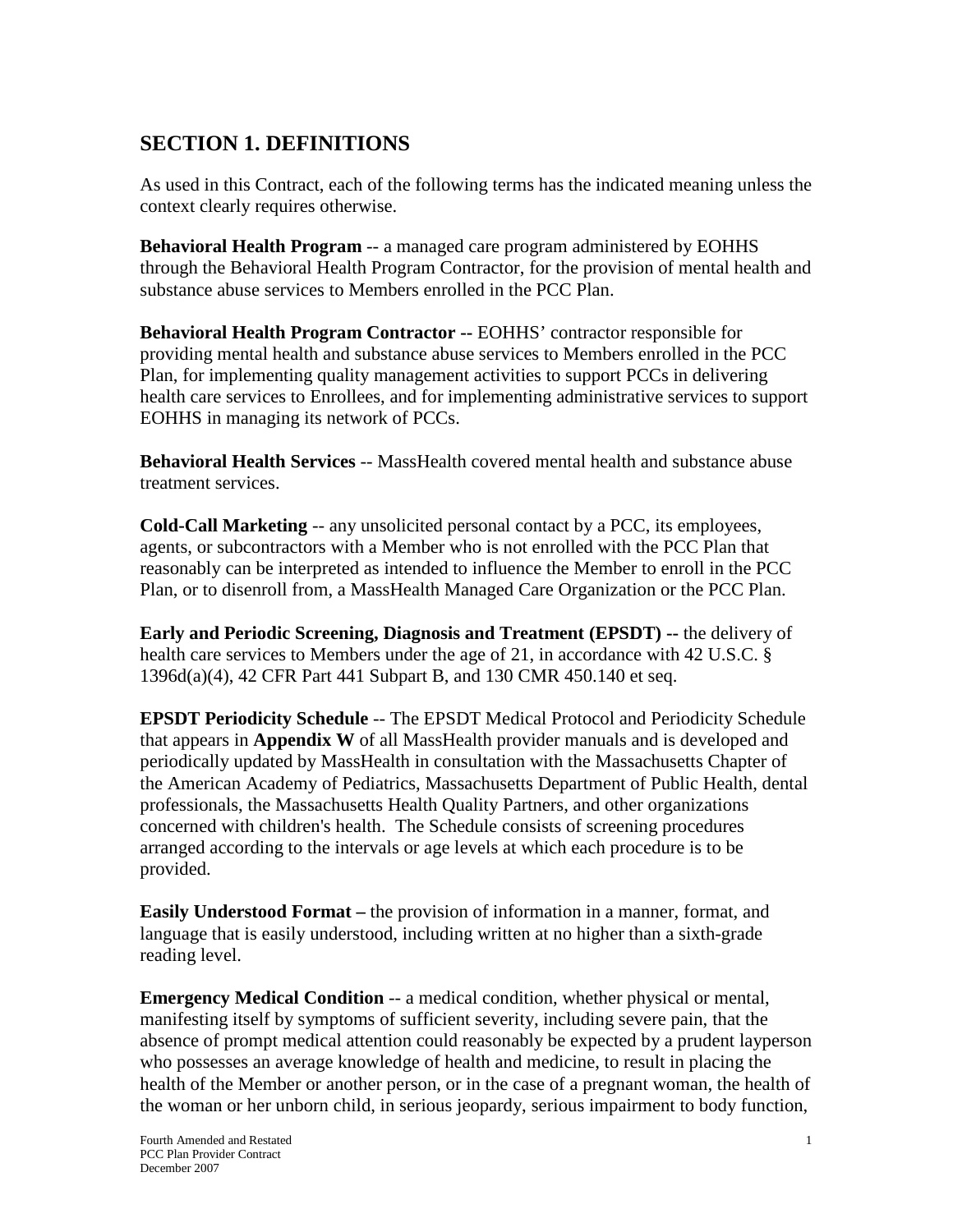or serious dysfunction of any body organ or part, or, with respect to a pregnant woman, as further defined in section 1867(e)(1)(B) of the Social Security Act, 42 U.S.C. §  $1395d(d(e)(1)(B)).$ 

**Emergency Services** -- medical services that are furnished by a qualified provider and are needed to evaluate or stabilize an Emergency Medical Condition.

**Enrollee --** a person determined eligible for MassHealth who is enrolled in the PCC Plan, either by choice or by assignment by EOHHS.

**Executive Office of Health and Human Services (EOHHS)** -- the Executive Office of Health and Human Services is the single state agency responsible for the administration of the MassHealth Program, pursuant to M.G.L. c. 118E and Title XIX and XXI of the Social Security Act and other applicable laws and waivers.

**Grievance** -- a complaint made by an Enrollee, which may be made either in writing or verbally, based on an issue of concern with any aspect of MassHealth or its participating provider network.

**Health Insurance Portability and Accountability Act of 1996 (HIPAA) --** federal law enacted as Pub. L. No. 104-191, and the regulations promulgated at 45 CFR Parts 160, 162 and 164, to ensure health care insurance portability, to streamline the administration of health care, and to protect the security and privacy of patient information.

**Health Plan and Employer Data Information Set (HEDIS)** -- a data set developed by the National Committee for Quality Assurance (NCQA), that is part of a national effort to standardize the measurement and reporting of health plan performance. EOHHS collects a subset of HEDIS measures each year to assess the performance of the PCC Plan and MassHealth-contracted Managed Care Organizations.

**Individual Care Plan (ICP)** – the plan of care developed by an Intensive Clinical Management clinician in conjunction with an individual's Behavioral Health Program Provider.

**Individual Care Plan Report (ICPR)** – a written version of the ICP that is mailed to PCCs.

**Managed Care Contact** -- an individual, designated by the PCC, to serve as the primary liaison between the PCC practice and EOHHS.

**Marketing** -- any communication from a PCC, its employees, agents or subcontractors to a Member who is not enrolled in the PCC Plan that reasonably can be interpreted as intended to influence the Member to enroll in the PCC Plan, or either to not enroll in, or to disenroll from, a MassHealth Managed Care Organization or the PCC Plan. This includes the production and dissemination by or on behalf of the PCC of any Marketing Materials. Marketing shall not include: (1) any one-to-one contact between a Provider and a Member who is a prospective, current, or former patient of that Provider regarding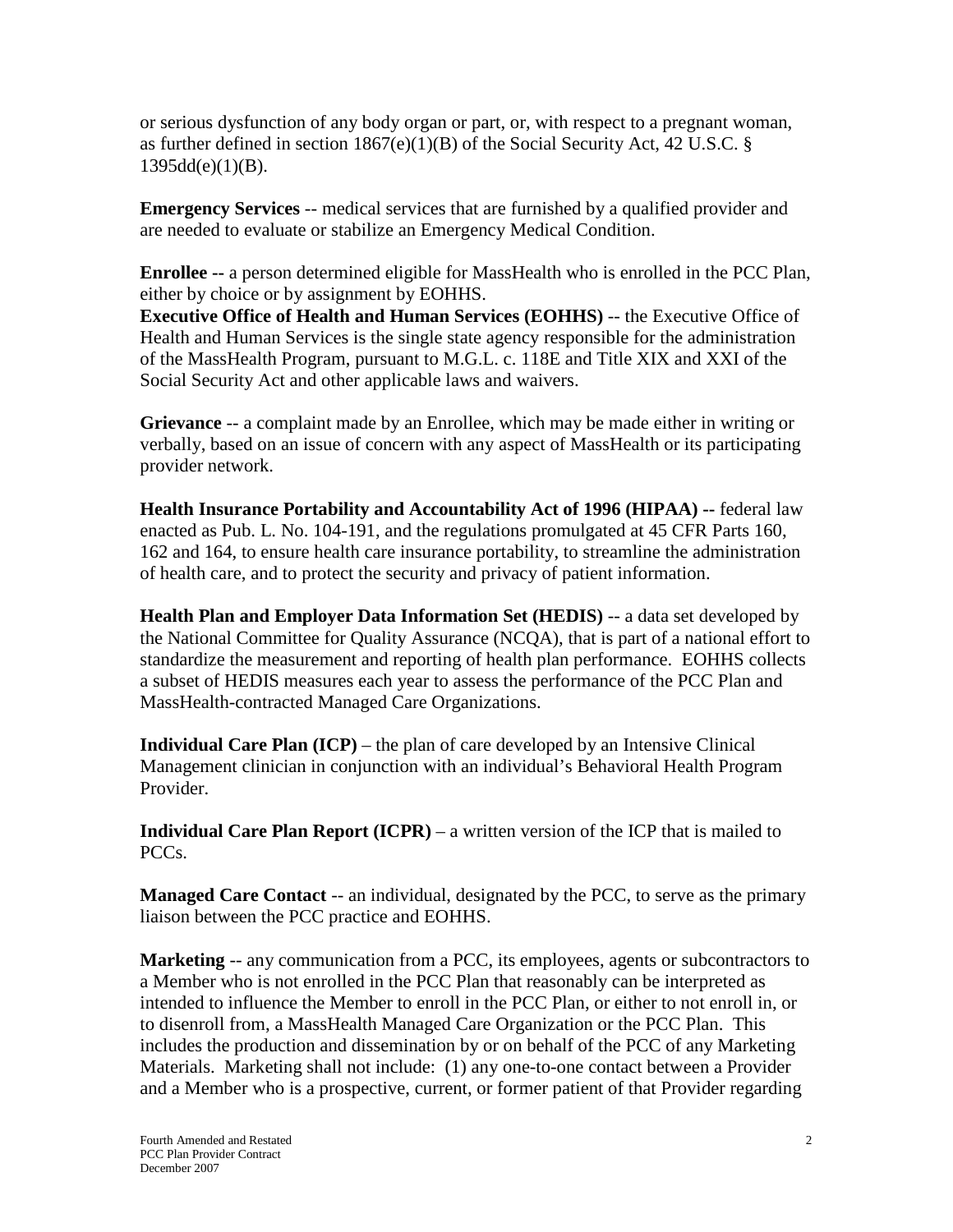the provisions, terms, or requirements of MassHealth as they relate to the treatment needs of that particular Member; (2) any one-to-one contact between a Provider and a Member who was a patient of that Provider at the time the Member was enrolled in a MassHealth Managed Care Organization or the PCC Plan to inform the Member how to select the Provider going forward, if the Member so chooses, provided that the Provider informs the Member of all the MassHealth managed care plans with which the Provider is participating, including the PCC Plan and any Managed Care Organization.

**Marketing Materials** -- materials that are produced in any medium, by or on behalf of the PCC and can reasonably be interpreted as intended for Marketing to Members. This includes the production and dissemination by or on behalf of the PCC of any promotional material or activities by any medium including, but not limited to, oral presentations and statements, community events, print media, audio visual tapes, radio, television, billboards, Yellow Pages, and advertisements that explicitly or implicitly refer to MassHealth managed care or Title XIX of the Social Security Act, and are targeted in any way toward Members.

**MassHealth** -- the medical assistance or benefit programs administered by EOHHS to provide and pay for medical services to eligible Members pursuant to Title XIX of the Social Security Act (42 U.S.C. 1396), Title XXI of the Social Security Act (42 U.S.C. § 1397), M.G.L. c.118E, and other applicable laws and waivers.

**MassHealth Card** -- the identification card issued to persons who have been determined eligible for MassHealth.

**MassHealth Coverage Type --** a scope of medical services and other benefits that is available to Members who meet specific MassHealth eligibility criteria. See 130 CMR 450.105 for a list of services covered under each coverage type.

**Medically Necessary --** those MassHealth covered services that have been determined to meet the Commonwealth's definition of "medically necessary services" at 130 CMR 450.204.

**Member** -- a person determined by the Executive Office of Health and Human Services to be eligible for MassHealth.

**Non-Symptomatic Care** – an Enrollee encounter with a Provider, not associated with any presenting medical signs. Examples include well-visits and physical examinations.

**Non-Urgent Symptomatic Care –** an Enrollee encounter with a Provider, associated with presenting medical signs and symptoms, but not requiring immediate medical attention. Examples include recurrent headaches or fatigue.

**Panel --** all MassHealth members enrolled with a particular PCC.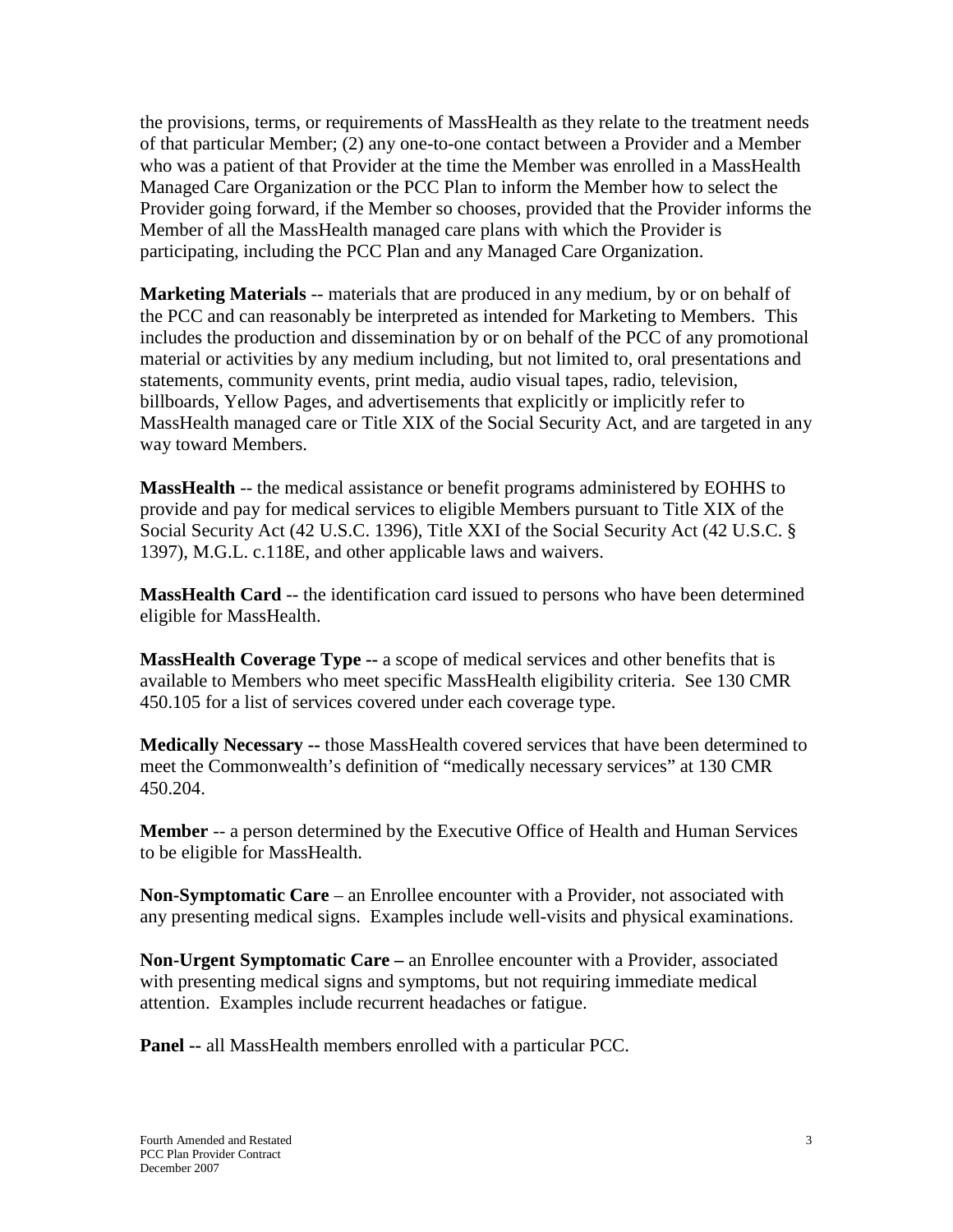**Performance Improvement Management Services (PIMS) --** a quality improvement program administered by EOHHS' Behavioral Health Program Contractor to help PCCs improve the rate at which certain preventive care services are provided to PCC Plan Enrollees and improve the PCC's ability to manage the care of PCC Plan Enrollees with chronic diseases.

**Poststabilization Care Services** -- MassHealth covered services, related to an Emergency Medical Condition, that are provided after an Enrollee is stabilized in order to maintain the stabilized condition, or when covered pursuant to 42 CFR 438.114(e) to improve or resolve the Enrollee's condition.

**Primary Care --** health care services customarily furnished by or through a general practitioner, family physician, internal medicine physician, obstetrician/gynecologist, pediatrician, independent nurse practitioner or independent nurse midwife, to the extent the furnishing of those services is legally authorized in the Commonwealth. Primary Care does not include emergency or poststabilization services provided in a Hospital or other setting.

**Primary Care Case Management --** a system under which the PCC contracts with the State to furnish case management services (which include the location, coordination, and monitoring of Primary Care health services) to Enrollees.

**Primary Care Clinician (PCC)** -- a physician, independent nurse practitioner, group practice organization, community health center, hospital-licensed health center, or acute hospital outpatient department, with a signed PCC Plan Provider application that is approved by EOHHS.

**Primary Care Clinician (PCC) Plan** -- the Primary Care Case Management program administered by EOHHS through which Enrollees receive coordinated Primary Care and certain other medical services.

**Provider** -- a MassHealth-participating individual, group, facility, agency, institution, organization, or other entity that directly provides medical or Behavioral Health Services to Members.

**Recipient Eligibility Verification System (REVS)** -- EOHHS' on-line Member eligibility and enrollment verification system for use by MassHealth Providers.

**Recipient Identification (RID) Number --** the 10-digit identification number assigned to each Member and printed next to or below the Member's name on the Member's MassHealth Card.

**Referral --** authorization for those services that a PCC does not provide directly that require the PCC's referral or authorization in accordance with the provisions of this PCC Contract and applicable MassHealth regulations at 130 CMR 450.118.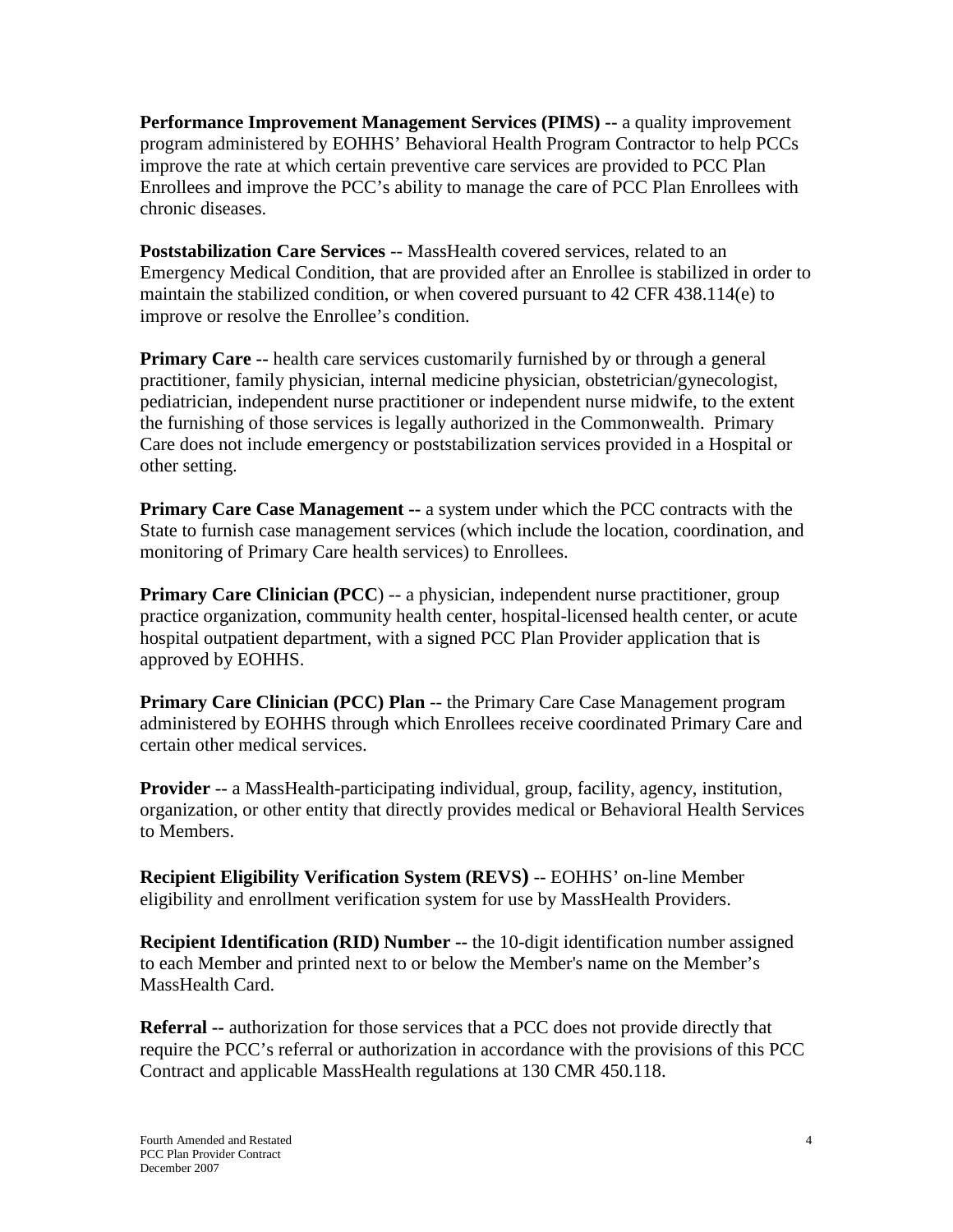**Regional Network Manager (RNM)** -- an individual who is assigned to a particular region of the state to conduct Performance Improvement Management Services (PIMS) with the PCCs that have a substantial number of Enrollees on their Panel.

**Urgent Care** -- medical services that are not primary care and are needed to treat a medical condition that is not an emergency medical condition.

# <span id="page-9-0"></span>**SECTION 2. PCC ELIGIBILITY**

The PCC shall, at the time of executing the Contract and at all times during the Contract term, meet the PCC Provider eligibility and participation requirements established in 130 CMR 450.118.

The PCC shall notify EOHHS and withdraw as a PCC if, at any time during the Contract term, the PCC no longer meets the PCC Provider eligibility and participation requirements at 130 CMR 450.118.

# <span id="page-9-1"></span>**SECTION 3. PCC RESPONSIBILITIES**

### <span id="page-9-2"></span>**Section 3.1 Administration and Contract Management**

A. Managed Care Contact

The PCC shall identify a Managed Care Contact to represent the PCC on all matters related to the fulfillment of the PCC Contract.

- B. Notification of PCC Changes
	- 1. Notice to EOHHS

The PCC shall notify EOHHS, in writing, at least 14 days prior to any changes affecting delivery of care, the administration of its PCC practice, or its performance of PCC Contract requirements. Such changes include, but are not limited to the following:

- a. Voluntarily withdrawing from the PCC Plan or the MassHealth program for any reason;
- b. A change in any information contained in the PCC Plan Provider application or other application submitted by the PCC to EOHHS:
- c. A change of address;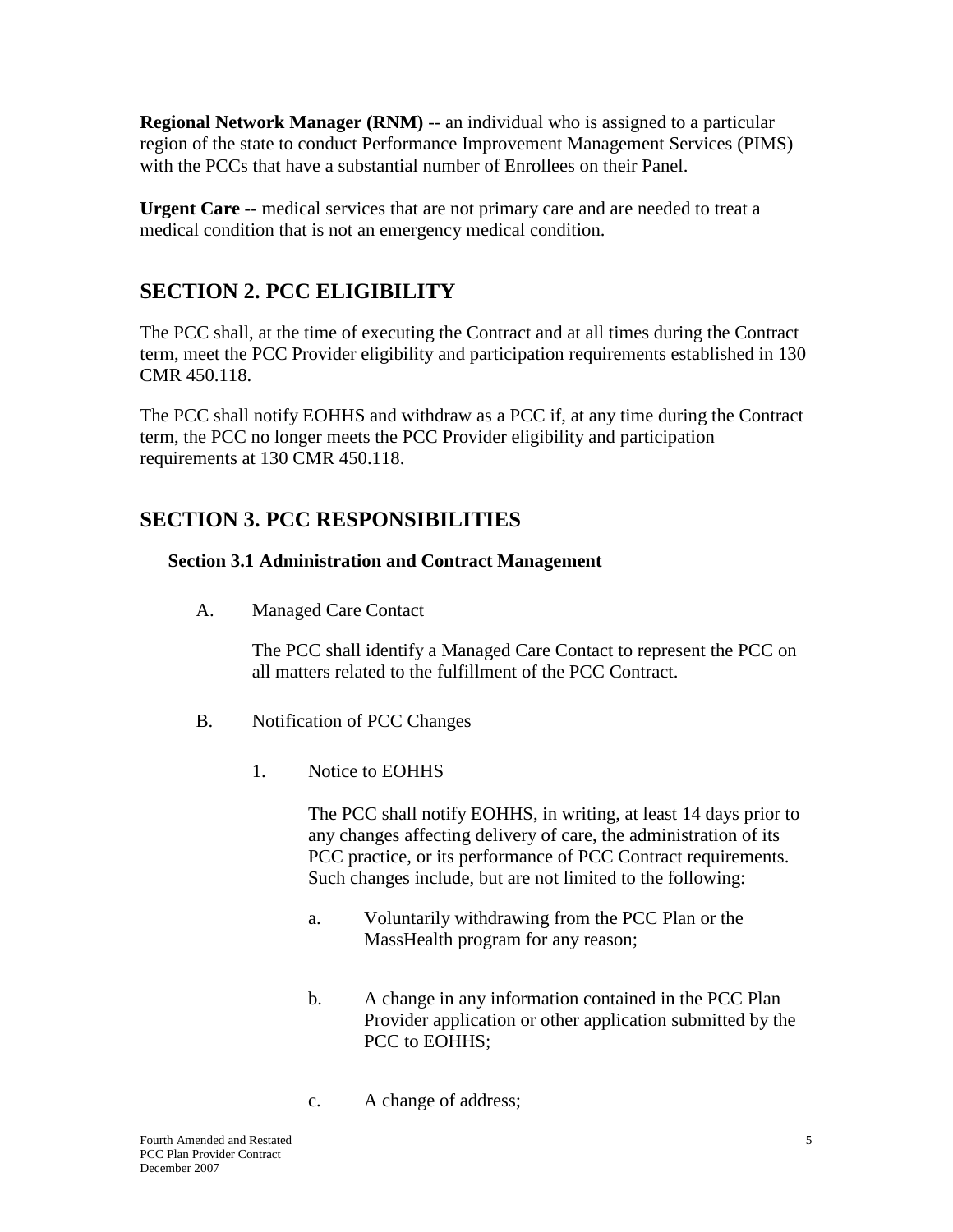- d. A change in the Managed Care Contact required in **Section 3.1.A**.; and
- e. A change in the PCC's hours of operation or designation of PCC specialty.
- 2. Notice to PCC Plan Enrollees

The PCC shall provide notice to its PCC Plan Enrollees in advance of any changes listed in **Section 3.1.B.1.a**. and **c.** above.

C. Medical Records

The PCC shall maintain an individual medical record for each PCC Plan Enrollee based on the following guidelines:

- 1. The medical record shall be consistent with MassHealth regulations and generally accepted medical practice and professional standards.
- 2. The medical record shall fully disclose the nature and extent of the services provided to PCC Plan Enrollees.
- 3. The PCC shall, upon request, furnish EOHHS and any other state and federal officials and agencies that have a legal right of access, or their designees, with such information, including copies of medical records of any Enrollee for whom payment was claimed from EOHHS, in accordance with 42 U.S.C.  $\S$  1396a(a)(30)(A) and 42 U.S.C. § 1396u-2(c)(1).
- 4. Upon an Enrollee's request, the PCC shall provide to the Enrollee a copy of the portion of his or her medical record created or maintained by the PCC at no cost to EOHHS or the Enrollee.
- D. PCC Plan Panel Capacity

Upon approval of the PCC's Provider application, EOHHS will assign an Enrollee Panel capacity at the level requested by the PCC, except that EOHHS will not approve a Panel capacity in excess of 1500 Enrollees per individual PCC provider within the PCC practice. If the PCC Provider Application did not specify a Panel capacity, EOHHS will assign an Enrollee capacity of 1500 Enrollees per PCC site.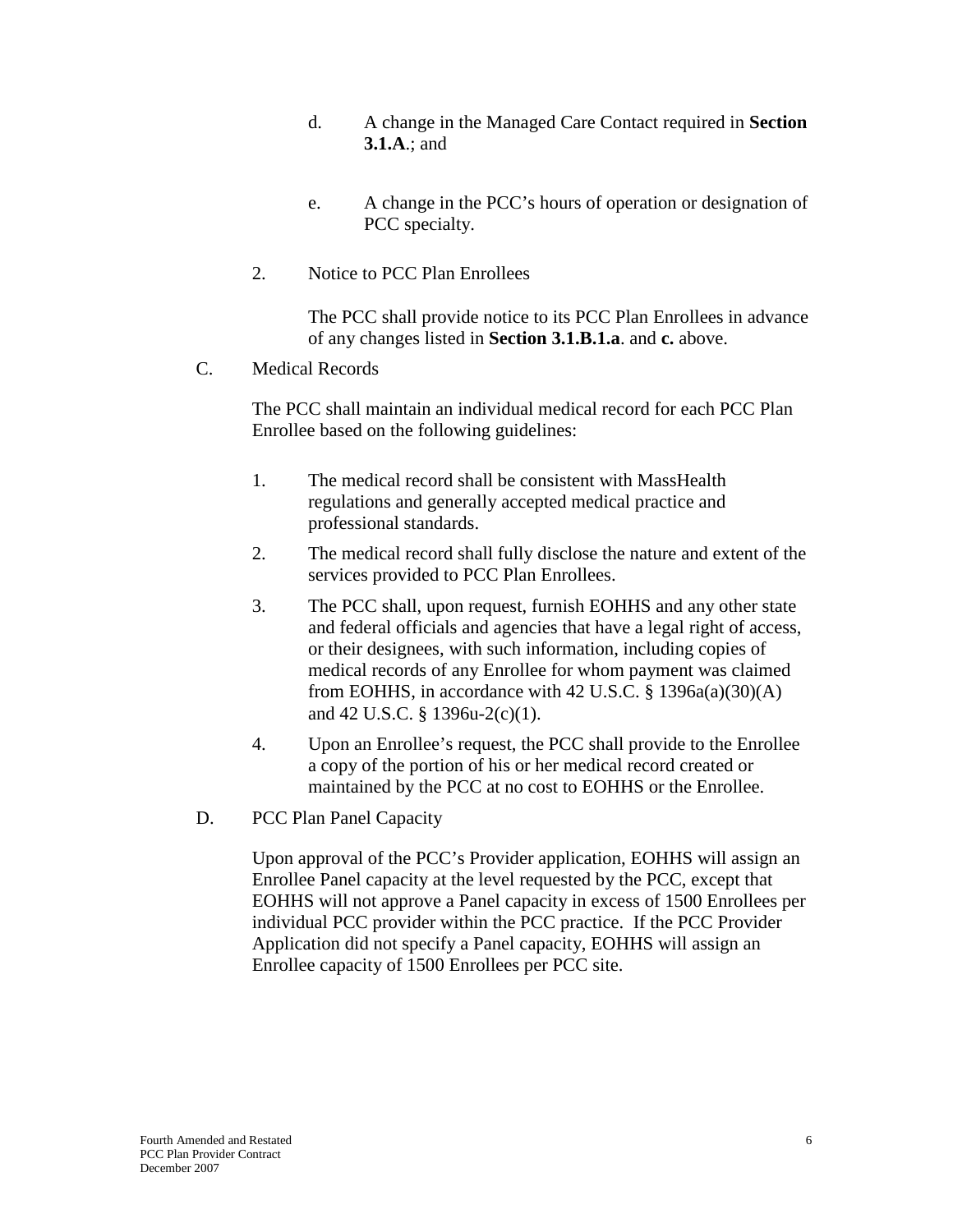#### E. Marketing

The PCC shall not, in the performance of its services under this Contract:

- 1. Engage in any Cold-call Marketing; or
- 2. Engage in any Marketing unless EOHHS approves the Marketing Materials in advance and such Marketing Materials satisfy all applicable requirements in 42 CFR 438.104(b).
- F. Informational and Instructional Materials

The PCC shall provide informational materials and instructional materials relating to Enrollees in an Easily Understood Format.

#### <span id="page-11-0"></span>**Section 3.2 Provision of Medical Services**

A. Provision of Care

The PCC shall:

- 1. Comply with generally accepted medical practice and professional standards in the delivery of medical care to Enrollees;
- 2. Provide or refer for all Primary Care services covered under the Enrollee's MassHealth Coverage Type, as specified in 130 CMR 450.105;
- 3. Inform all MassHealth Standard and CommonHealth Enrollees under age 21 about the EPSDT program, including the benefits of preventative health care, the range of services available under the EPSDT program, including behavioral health services, and where and how to obtain those services;
- 4. Inform all MassHealth Standard and CommonHealth Enrollees under age 21 that medically necessary services in accordance with 42 U.S.C. § 1396d(a)(4), 42 CFR Part 441 Subpart B, and 130 CMR 450.140 et seq. are available without cost, except as may be provided under federal law, and that necessary transportation and scheduling assistance is available upon request;
- 5. Offer to screen all MassHealth Enrollees under age 21 in accordance with the EPSDT Periodicity Schedule and 130 CMR 450.140 through 150;
- 6. Provide or refer all MassHealth Standard and CommonHealth Enrollees under age 21 for all medically necessary treatment services, whether or not included in their coverage type, in accordance with the EPSDT Periodicity Schedule, 130 CMR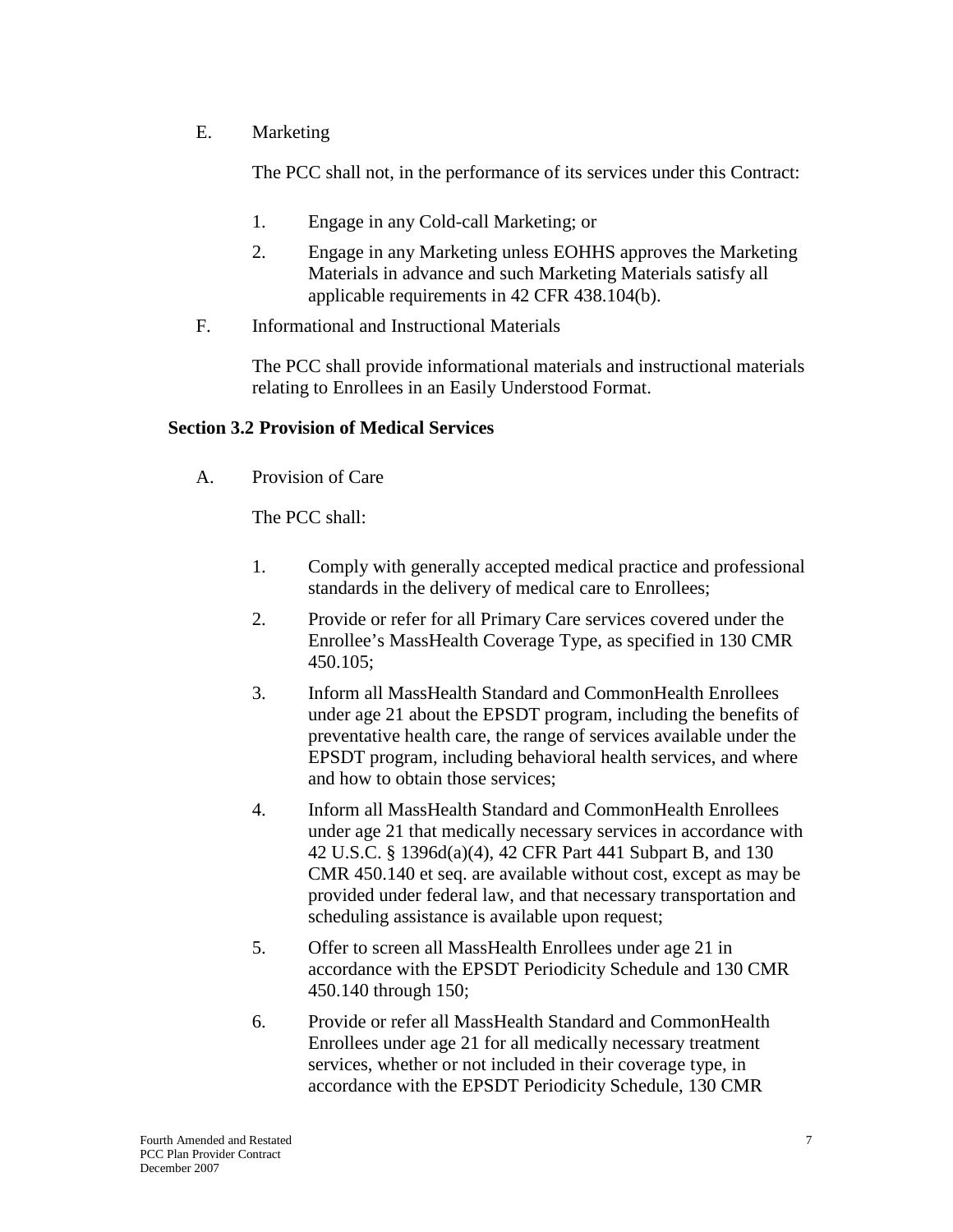450.140 through 149, and applicable prior authorization procedures;

- 7. Provide or refer all MassHealth Basic, Essential, and Family Assistance Enrollees under age 21 for medically necessary treatment services that are covered by their coverage type, as described in 130 CMR 450.105;
- 8. Offer to screen using the standardized behavioral health screening tools described in the EPSDT Periodicity Schedule when conducting behavioral health screens according to the EPSDT Periodicity Schedule and 130 CMR 450.140 through 150;
- 9. Take any other actions with respect to providing and documenting EPSDT screens, referrals, and treatment services that are required by EOHHS, as directed and notified by EOHHS;
- 10. Inform all Enrollees that family planning services are available to the Enrollee through any MassHealth family planning provider, and that Enrollees do not need a referral in order to receive such services;
- 11. Not deny any Enrollee MassHealth covered services for which the Enrollee is eligible on account of the Enrollee's inability to pay the cost sharing; and
- 12. Acknowledge the rights of Enrollees (see **Section 3.6**) and take these rights into account when furnishing services to Enrollees.
- B. Access

The PCC shall provide reasonable and adequate hours of operation and shall ensure that the following access standards are met:

- 1. Non-urgent, Symptomatic Primary Care Appointments. The PCC shall ensure that Enrollees are offered a date for non-urgent, symptomatic Primary Care appointments within 10 days of the Enrollee's request.
- 2. Non-symptomatic Primary Care Appointments. The PCC shall ensure that Enrollees are offered a date for non-symptomatic Primary Care appointments within 45 days of the Enrollee's request unless otherwise mandated by the EPSDT Periodicity Schedule in **Appendix W** of all MassHealth provider manuals, per 130 CMR 450.141.
- 3. Urgent Care Appointments. The PCC shall ensure that Enrollees are offered a date for urgent care within 48 hours of the Enrollee's request.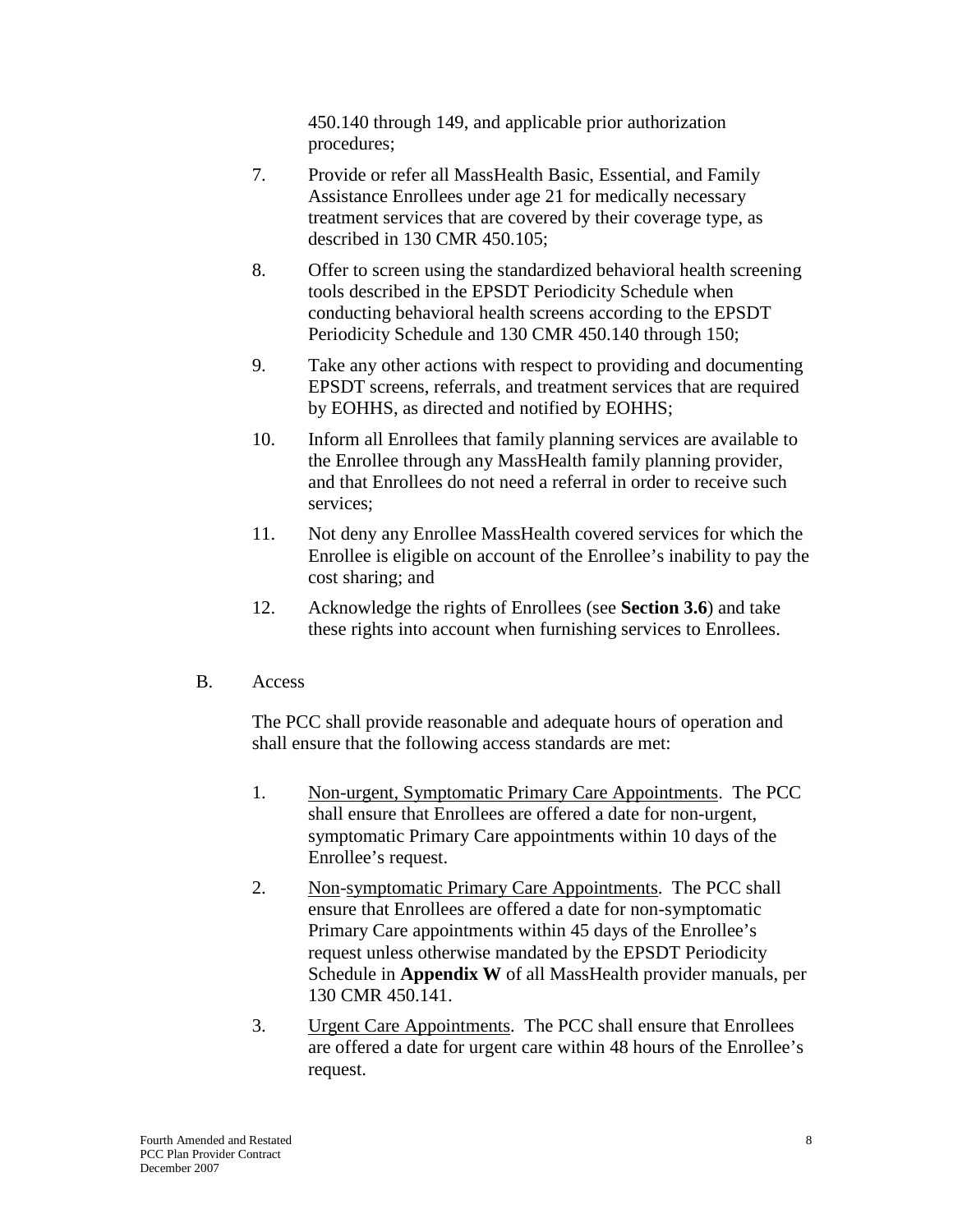- 4. Special Rules for Appointments for Enrollees Placed in the Care of Custody of the Department of Social Services (DSS). For Enrollees newly placed in the care or custody of the Department of Social Services (DSS), make best efforts to provide a DSS Healthcare Screening within seven calendar days of receiving a request from a DSS case worker for such DSS Health-care Screening, and provide a Comprehensive Medical Examination within 30 calendar days of receiving a request from a DSS case worker for such a Comprehensive Medical Examination unless otherwise mandated by the EPSDT Periodicity Schedule in **Appendix W** of all MassHealth provider manuals, per 130 CMR 450.141. A DSS Comprehensive Medical Examination shall be conducted, if applicable, in accordance with the EPSDT Periodicity Schedule.
- 5. Emergency Services. The PCC shall provide Emergency Services immediately upon request, or instruct the Enrollee to go to the nearest emergency room or to call 911, as appropriate.
- 6. Poststabilization Care Services. The PCC must provide any necessary referrals for Poststabilization Care Services.
- 7. 24 hours/7 days per week. The PCC shall provide Enrollees with a telephone number to contact the PCC during the hours when the office is not open. The PCC shall respond to all such calls within one hour.
- 8. Arrangement for Care in the PCC's Absence. The PCC may arrange with another Provider to deliver health care services to Enrollees in his or her absence. If the PCC has such arrangement, the PCC shall ensure that the Provider is a MassHealth participating Provider.
- C. Referral for Service

The PCC shall:

- 1. Inform Enrollees of those services which do not require a PCC referral (see 130 CMR 450.118);
- 2. Refer the Enrollee when unable to provide a MassHealth-covered service that requires a referral to an appropriate MassHealth Provider who is able to provide the service, taking into account Enrollee preferences to the extent possible;
- 3. Provide for arrangements with, or referrals to, sufficient numbers of physicians and other practitioners enrolled with MassHealth to ensure that MassHealth covered services can be furnished to Enrollees promptly and without compromise to quality of care;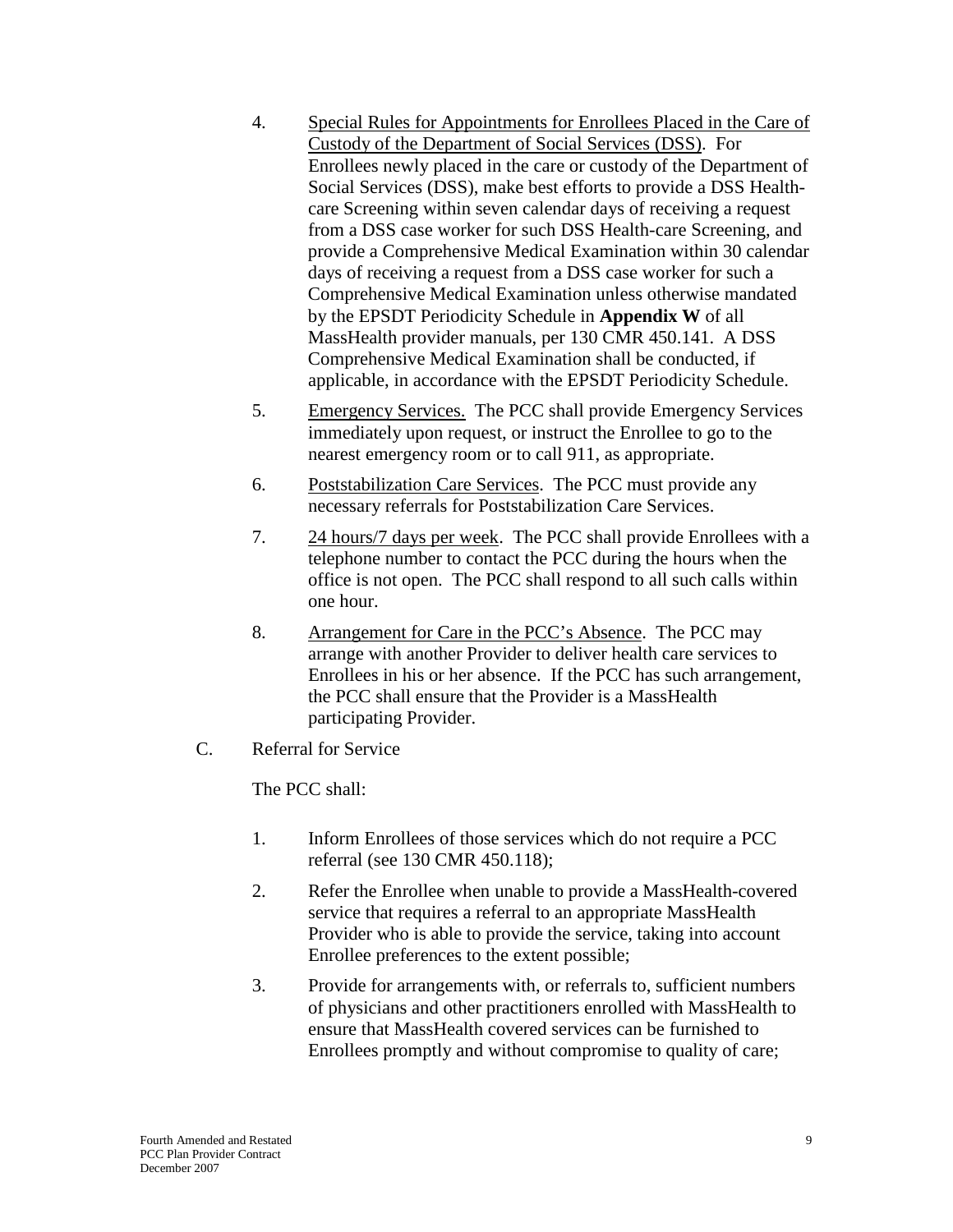- 4. Initiate a PCC referral either by:
	- a. Telephone;
	- b. Using the MassHealth referral form; or
	- c. Using the PCC's own referral form as long as it includes the same information contained in the MassHealth referral form.
- 5. Make best efforts to make all PCC referrals before the Enrollee receives services that require a referral;
- 6. Provide the referred-to Provider with the PCC's MassHealth Provider number for use on their claim form;
- 7. At its discretion, provide referrals for Enrollees the PCC has not yet seen; and
- 8. Document each referral in the Enrollee's medical record. Documentation shall include a copy of any medical report the referred to Provider submits to the PCC.
- D. Coordination of Care

The PCC shall:

- 1. Monitor all MassHealth-covered services, whether provided directly or through a referral to other MassHealth providers. Monitoring of services that do not require a referral is at the discretion of the PCC in keeping with generally accepted medical practice and professional standards;
- 2. Communicate and coordinate, to the extent permissible by law, with any provider delivering any medical or Behavioral Health Services to the PCC's Enrollees, including all specialists, home health agencies, behavioral health professionals and providers, state agency case managers, care or disease managers, schoolbased health centers, local education authorities (schools), and discharge planners, as appropriate and applicable. Coordination shall include, upon receipt of an Individual Care Plan (ICP) Report from the Behavioral Health Program Contractor, reviewing and acknowledging receipt of the ICP Report.
- 3. Enroll in the Massachusetts Department of Public Health's Immunization Program.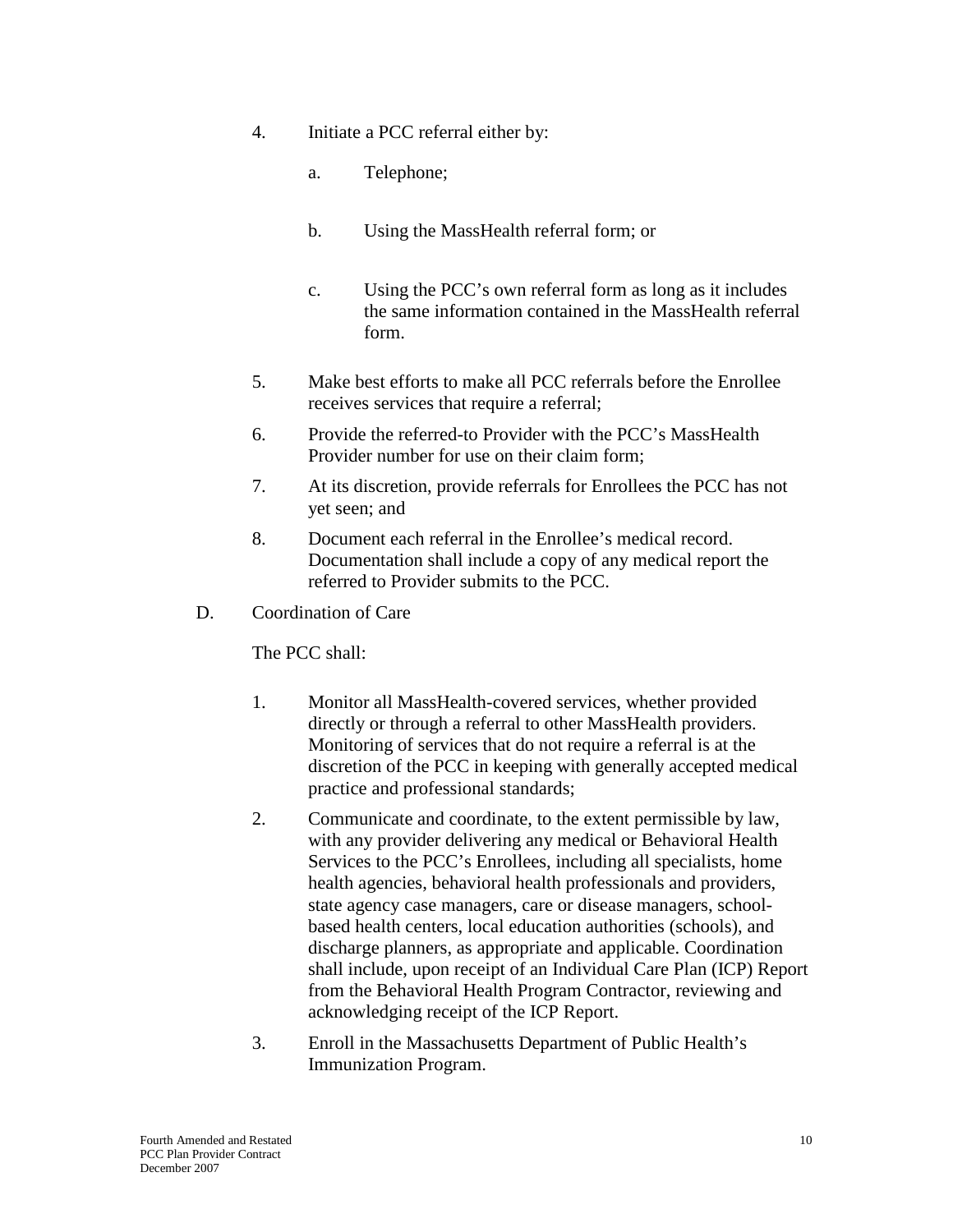E. Pharmacy Management

The PCC shall participate as directed in EOHHS' pharmacy management initiatives, and shall refer to the MassHealth Drug List when prescribing Medically Necessary medications.

F. Verification of Enrollee Eligibility

The PCC shall verify each Enrollee's health care coverage and PCC Plan enrollment before providing services.

#### <span id="page-15-0"></span>**Section 3.3 Member Enrollment, Disenrollment, Reenrollment, and Orientation**

A. Member Enrollment to PCC Panel

The PCC shall accept for enrollment or reenrollment all Members assigned to the PCC's panel in the order in which they are assigned without restriction unless:

- 1. The PCC is operating at full Panel capacity.
- 2. The PCC shall not accept for enrollment or reenrollment any particular Member if the PCC is not medically qualified to provide Primary Care to that Member, provided that the PCC shall not discriminate and will not use any policy or practice that has the effect of discriminating against an Enrollee with respect to enrollment, disenrollment, or reenrollment on the basis of race, color, national origin, age, physical or mental disability, marital status, sexual orientation, health care status, or need for health care services.
- B. Enrollee Disenrollment
	- 1. The PCC may not disenroll an Enrollee from its Panel. The PCC may request that EOHHS disenroll an Enrollee from its Panel, provided that the PCC may not request disenrollment because of an adverse change in the Enrollee's health status, or because of the Enrollee's utilization of medical services, diminished mental capacity, or uncooperative or disruptive behavior resulting from his or her special needs (except where his or her continued enrollment seriously impairs the PCC's ability to furnish services to either the particular Enrollee or other Enrollees). EOHHS may in its sole discretion grant this request if the PCC demonstrates, in writing, to the satisfaction of EOHHS that: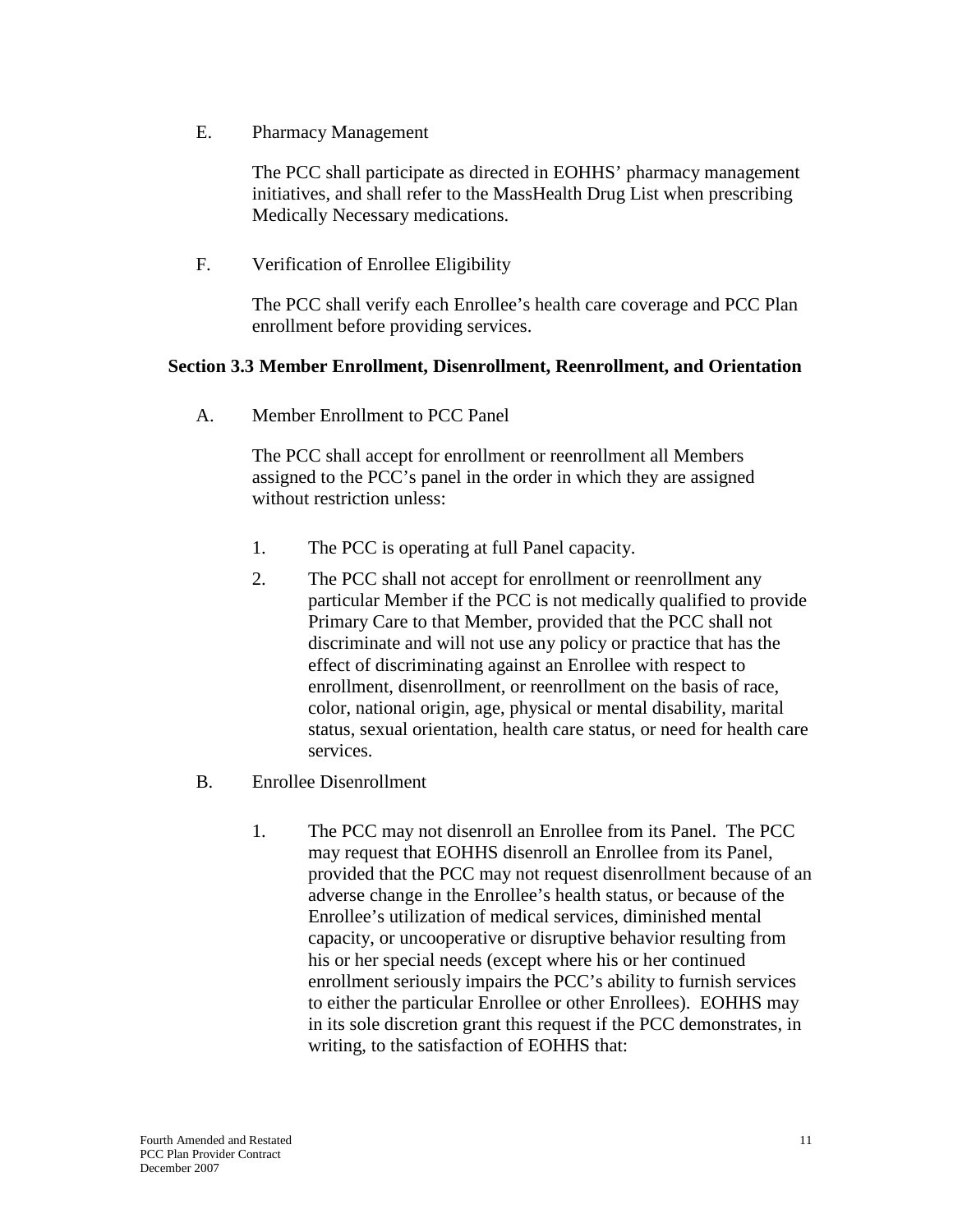- a. The Enrollee has a pattern of noncompliant or disruptive behavior which is not the result of the Enrollee's special needs;
- b. The continued enrollment of the Enrollee with the PCC seriously impairs the PCC's ability to furnish services to either this particular Enrollee or other Enrollees; or
- c. The PCC is unable to meet the medical needs of an Enrollee.
- C. Enrollee's Initial Visit and Orientation
	- 1. PCC Plan Orientation

The PCC shall orient all Enrollees to the PCC Plan. The PCC Plan orientation shall include, at a minimum, the following information:

- a. The Importance of Primary Care. The PCC shall explain the importance of Primary Care and the role of the PCC in managing and providing that care.
- b. Updating Enrollee Information. The PCC shall explain the importance of keeping the PCC and EOHHS updated about any change in address or telephone number.
- c. Services That Do Not Require a Referral. The PCC shall tell Enrollees about those services that do not require a PCC referral. See 130 CMR 450.118.
- d. Carrying the MassHealth Card. The PCC shall emphasize that Enrollees should carry the MassHealth Card to enable Providers to check MassHealth eligibility and identify the Enrollee's PCC.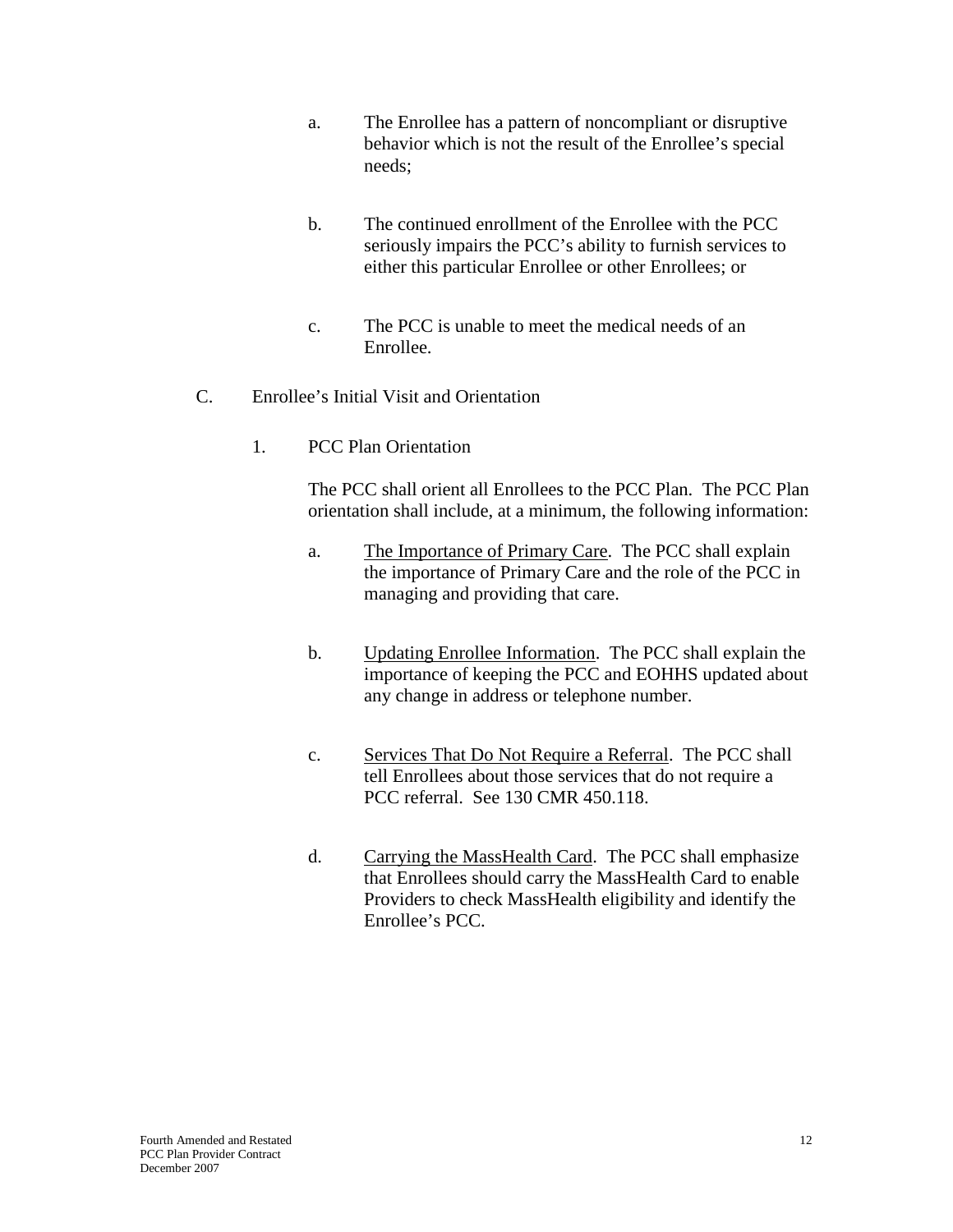- e. Helpful Telephone Numbers for Enrollees. The PCC shall provide Enrollees with the telephone numbers, in addition to the PCC's, for the following PCC Plan services:
	- 1) MassHealth customer service; and
	- 2) Behavioral Health Program Contractor's customer service line.
- f. PCC Practice Specifics. The PCC shall tell Enrollees about:
	- 1) The days and hours that the PCC's practice is open;
	- 2) How long the Enrollee should expect to wait for an appointment for Primary and Urgent Care, consistent with access requirements specified in **Section 3.2.B.**;
	- 3) Appointment cancellation procedures;
	- 4) Alternate phone numbers; and
	- 5) Procedures for contacting the PCC's office after normal business hours, including who to contact, who will call the Enrollee back, and how long the Enrollee should expect to wait for a return call, consistent with access requirements specified in **Section 3.2.B.**
- 2. Initial Visit
	- a. Timing of Initial Visit
		- 1) For New Enrollees

The PCC shall attempt to contact a new Enrollee within three weeks of enrollment in order to schedule an initial visit unless the Enrollee has previously been known to the PCC and is already in the care of the PCC. The PCC shall make best efforts to schedule the initial visit, when required, within four months of enrollment with the PCC.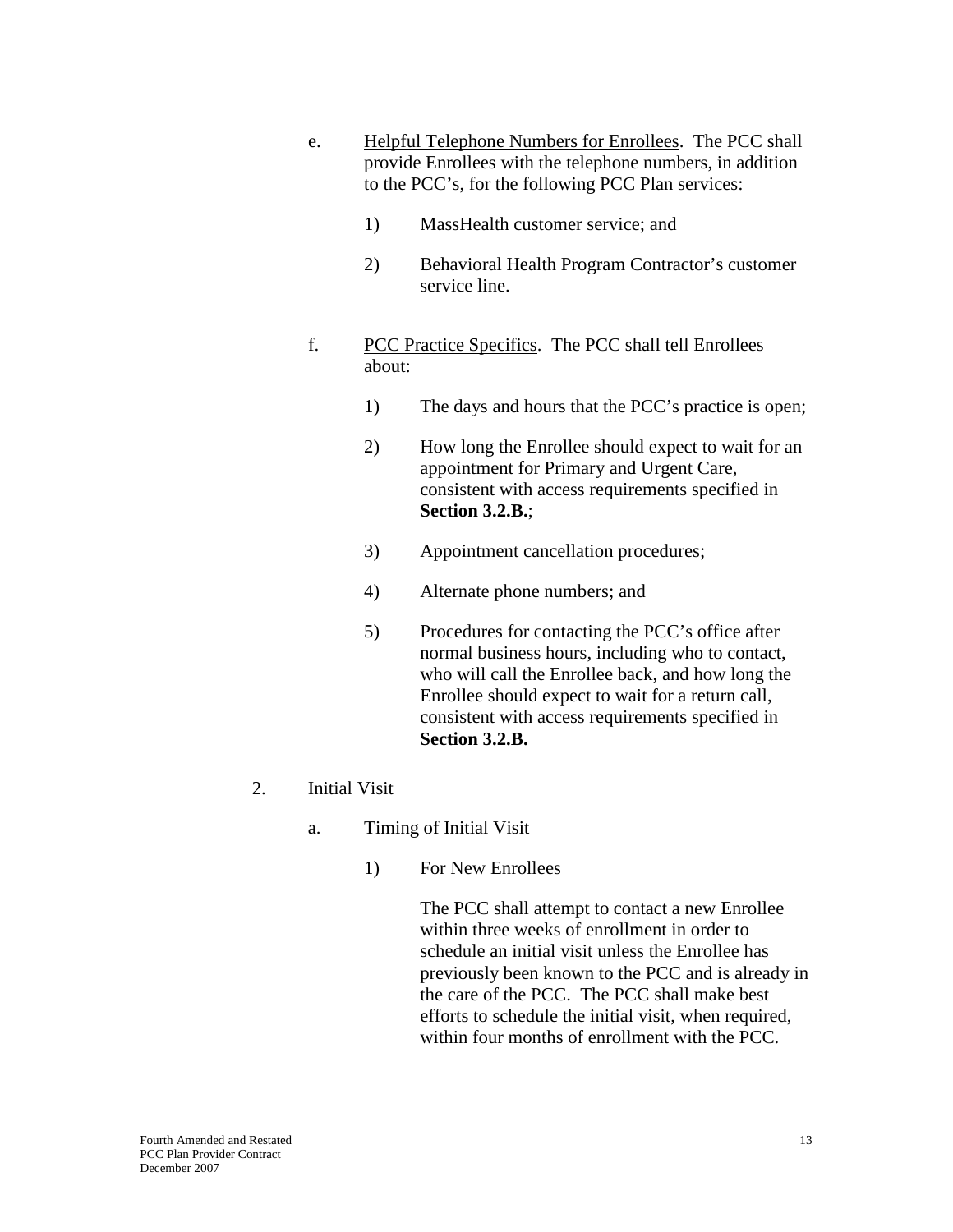2) For New PCC Plan Enrollees Previously Known to and Currently in the Care of the PCC

> No initial visit is required if the PCC has performed a physical examination within the last 12 months or, in the case of an Enrollee under age 21, within the period described in the EPDST Schedule.

3) Outreach to Pregnant Enrollees

The PCC shall attempt to contact an Enrollee who is pregnant within seven days of the PCC learning of the Enrollee's pregnancy to ensure that the Enrollee is accessing prenatal care services.

b. Purpose of Initial Visit

The initial visit shall include, at a minimum:

- 1) A medical history intake;
- 2) A physical examination;
- 3) For Enrollees under age 21, provision of services according to the EPSDT Schedule; and
- 4) Medically Necessary treatment.

#### <span id="page-18-0"></span>**Section 3.4 Privacy, Confidentiality, Security of Personal Data and HIPAA Compliance**

A. Covered Entities

The parties acknowledge that they are covered entities, as defined in HIPAA regulations at 45 CFR 160.103.

B. Requirements Regarding Personal Data

The PCC shall comply with all applicable requirements regarding the privacy, confidentiality, security, use and disclosure of personal data (including protected health information), including but not limited to the requirements set forth in M.G.L. c.66A, 42 CFR 431, Subpart F, and 45 CFR Parts 160, 162 and 164.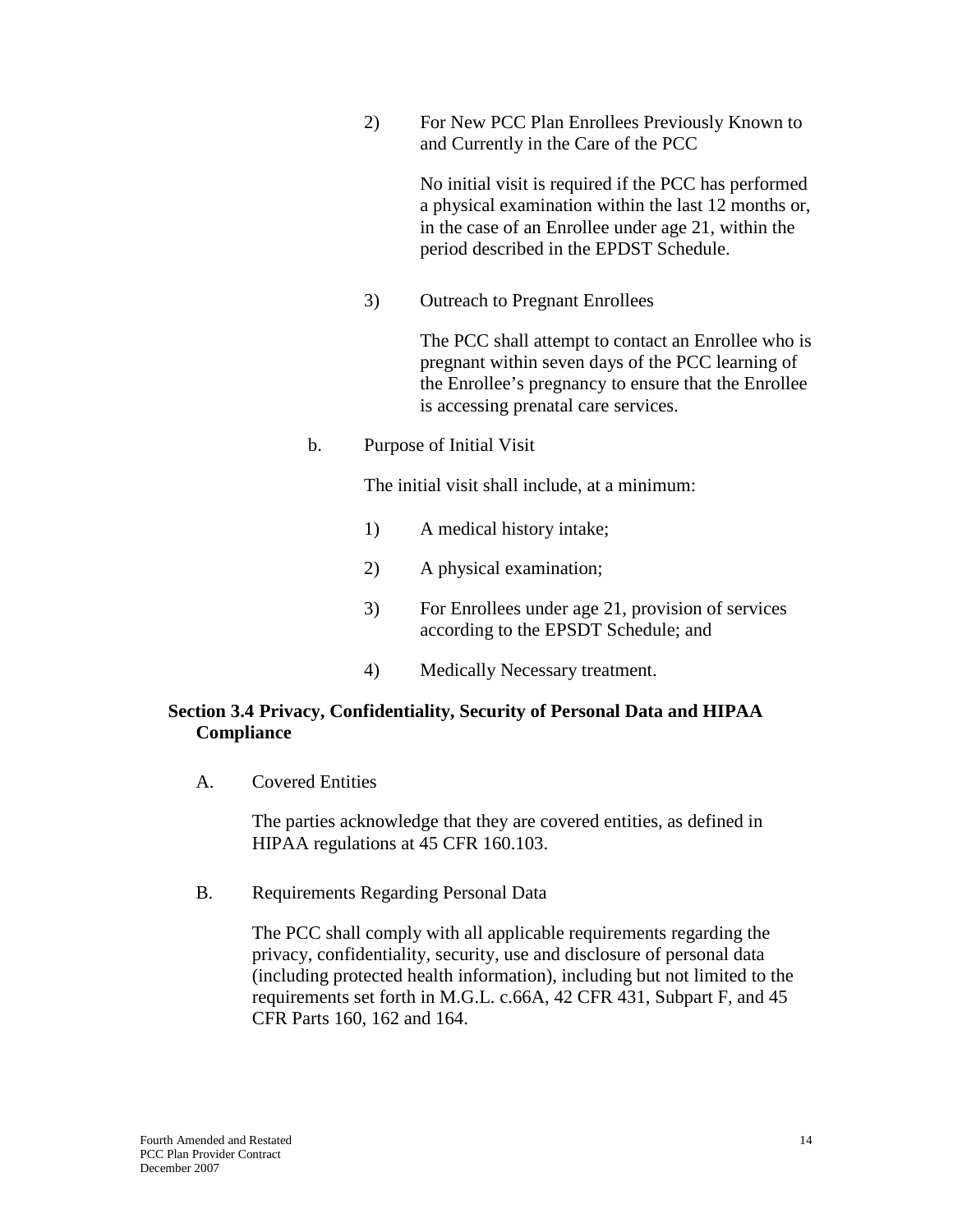C. PCC's Compliance with HIPAA

The PCC shall:

- 1. Conform to all applicable HIPAA requirements and regulations no later than the compliance date of each of those requirements or regulations.
- 2. At all times subsequent to the applicable compliance dates be in compliance with such requirements and regulations.
- 3. Work cooperatively with EOHHS on all activities related to implementation of and ongoing compliance with HIPAA requirements, as directed by EOHHS; and
- 4. Execute, at EOHHS' direction, a Trading Partner Agreement and any other agreements EOHHS determines are necessary to comply with HIPAA requirements.

### <span id="page-19-0"></span>**Section 3.5 Enrollee Grievances**

The PCC shall assist in Grievance resolution procedures as follows:

- A. If an Enrollee has a Grievance related to the PCC, the PCC shall work cooperatively with the Enrollee and EOHHS to resolve the Grievance.
- B. If the Enrollee wishes to file a Grievance, the PCC shall instruct the Enrollee to contact the MassHealth Customer Service Center.

#### <span id="page-19-1"></span>**Section 3.6 Enrollee Rights**

- A. The PCC must comply with all applicable Federal and State laws that pertain to Enrollee rights, including but not limited to, the Americans with Disabilities Act and the Civil Rights Act of 1964.
- B. The PCC must ensure that its staff and any affiliated providers take those rights into account when furnishing services to Enrollees.
- C. Enrollee rights shall include:
	- 1. The right to receive the information required pursuant to this Contract;
	- 2. The right to be treated with respect and with due consideration of his or her dignity and privacy;
	- 3. The right to receive information on available treatment options and alternatives, presented in a manner appropriate to the Enrollee's condition and ability to understand;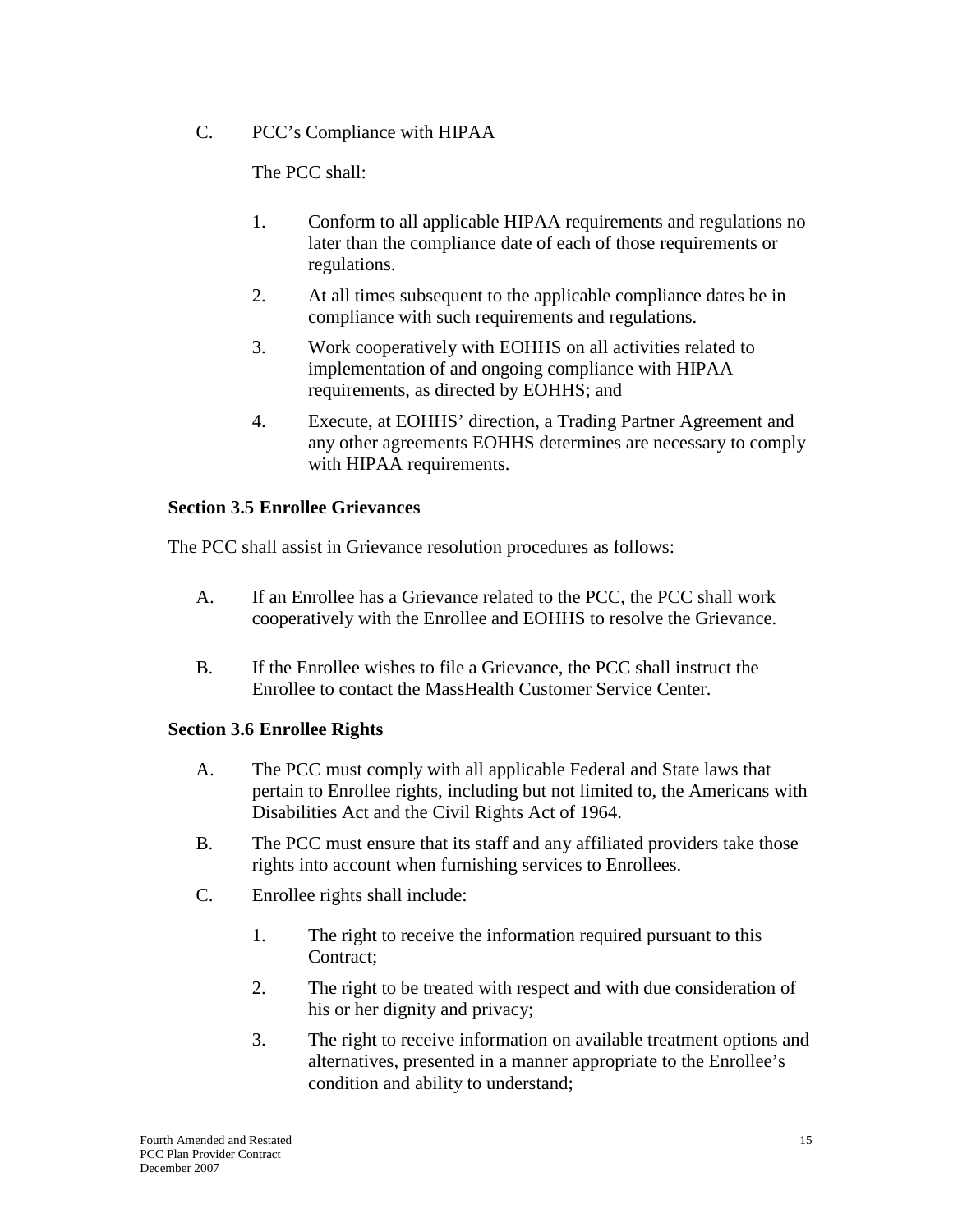- 4. The right to participate in decisions regarding his or her health care, including the right to refuse treatment;
- 5. The right to be free from any form of restraint or seclusion used as a means of coercion, discipline, convenience, or retaliation;
- 6. The right to request and receive a copy of his or her medical records, and request that they be amended or corrected, as specified in 45 CFR 164.524 and 164.526 (HIPAA);
- 7. The right to freely exercise his or her rights without adversely affecting the way the PCC treats the Enrollee; and
- 8. The right to choose his or her health professional to the extent possible and appropriate.

## <span id="page-20-0"></span>**Section 3.7 Performance Improvement Management Services (PIMS)**

The PCC shall participate in PIMS and other quality improvement activities specified by EOHHS. Participation by PCCs for whom a PCC Profile Report is produced shall include, without limitation:

- A. Site visits by a Regional Network Manager with a PCC clinician, or a PCC clinician and an administrative staff member to review PCC Profile Report and any other reports and materials; and
- B. The development and implementation of written action plans around specific quality improvement activities.

# <span id="page-20-1"></span>**SECTION 4. EOHHS RESPONSIBILITIES**

#### <span id="page-20-2"></span>**Section 4.1 Provider Application**

EOHHS will act upon each received PCC Plan Provider Application, and either approve the application, withhold a decision pending the receipt of additional information, or deny the application and provide the reason or reasons for the denial within 30 days of the receipt of the application.

#### <span id="page-20-3"></span>**Section 4.2 Administration and Contract Management**

EOHHS shall:

A. Provide the PCC with information on how to contact relevant EOHHS units and vendors for assistance with issues such as billing, prior authorization, covered services and other PCC responsibilities;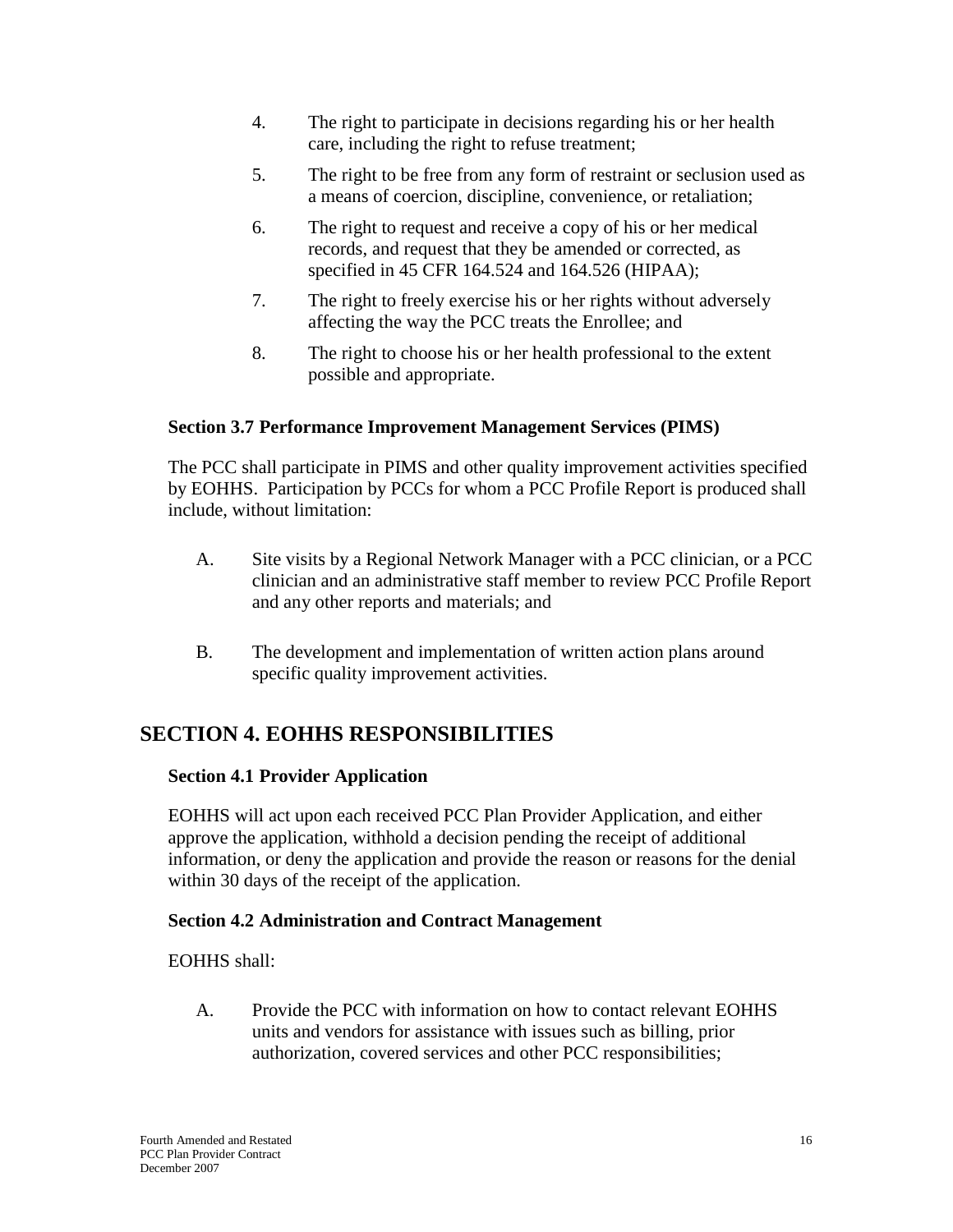- B. Conduct ongoing data and record reviews to help ensure the delivery of services in the most appropriate setting in accordance with medical standards and protocols;
- C. Conduct quality management activities such as HEDIS measurement and Member satisfaction surveys to assess the effectiveness of the PCC Plan performance and make the results available to PCCs;
- D. Pay the PCC an enhanced rate for certain Primary Care services provided to the PCC's Enrollees (see **Sections 5.1 and 5.2**);
- E. Notify the PCC of all programmatic and policy changes that may affect the PCC's participation in MassHealth; and
- F. Reserve the right to change the current MassHealth program, including but not limited to covered services, Member eligibility, cost-sharing, or PCC Plan programmatic features upon written notice to the PCC of any such changes.

#### <span id="page-21-0"></span>**Section 4.3 Member Enrollment and Disenrollment Activities**

EOHHS shall:

- A. Ensure an equitable Member enrollment process, which considers PCC Panel size and restrictions and existing Member and Provider relationships as guidelines;
- B. Provide the PCC with a monthly report of Member enrollment;
- C. Include on the Recipient Eligibility Verification System (REVS) the name and telephone number of the PCC with whom the Member is enrolled;
- D. Provide Members with enrollment materials that describe the PCC Plan;
- E. Transfer Members, through the MassHealth Customer Service Center, when a PCC leaves the PCC Plan;
- F. Respond within three business days of receipt to a written non-urgent request made by a PCC to disenroll an Enrollee from the PCC's Panel, and within one business day of receipt to a written, urgent request made by a PCC to disenroll an Enrollee from the PCC's Panel;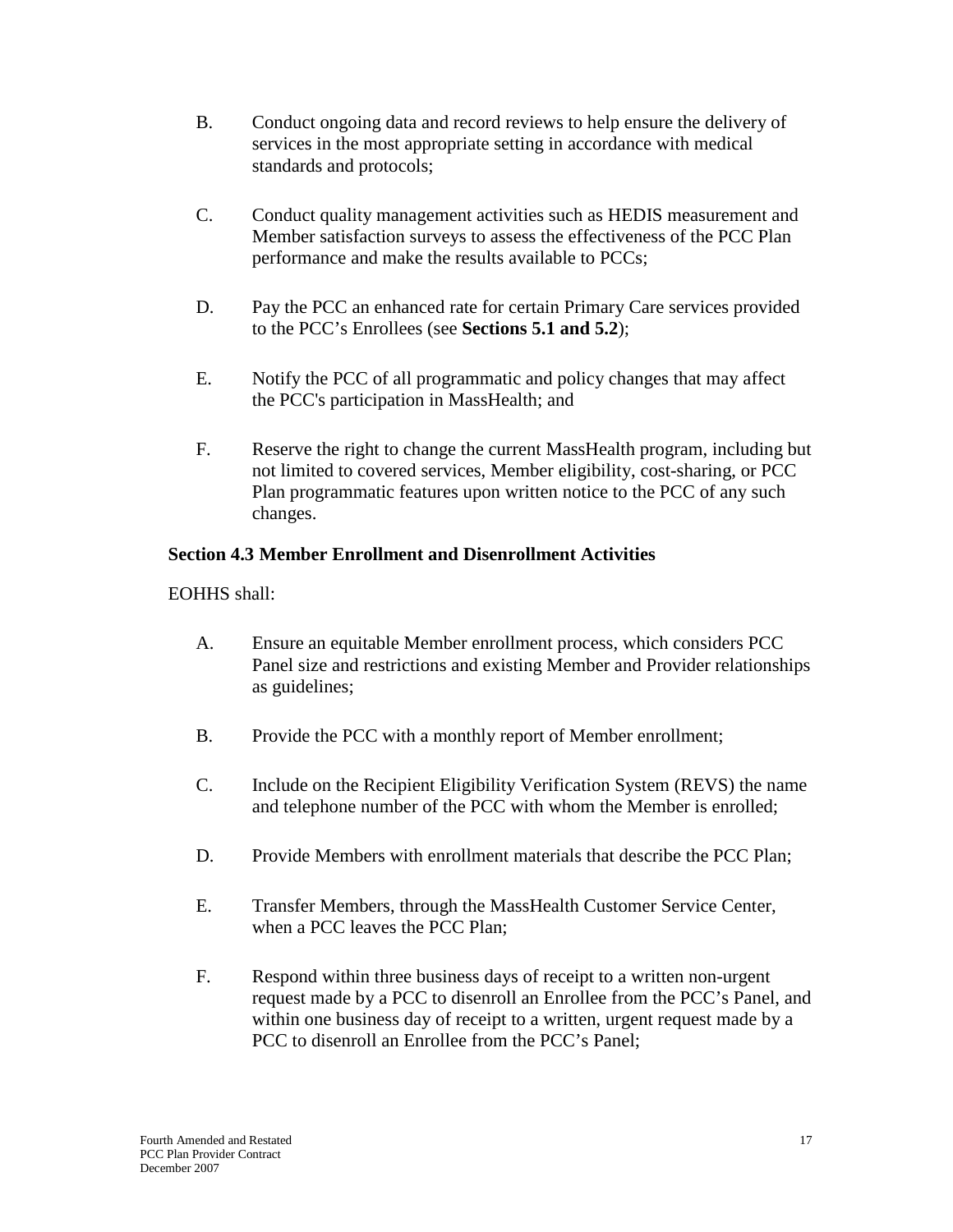- G. Assist in the outreach to PCC Enrollees that the PCC is unable to locate; and
- H. Inform the PCC of any new EOHHS-sponsored contract that affects PCC Plan Enrollees.

# <span id="page-22-0"></span>**SECTION 5. PAYMENT**

### <span id="page-22-1"></span>**Section 5.1 PCC Enhanced Rate**

- A. EOHHS shall pay the PCC for services delivered to PCC Plan Enrollees in accordance with the terms and conditions contained in the EOHHS regulations that govern the PCC's MassHealth provider type. (See 130 CMR 433.000 and 410.000.)
- B. EOHHS shall pay the PCC an enhanced rate for providing certain Primary Care services designated by EOHHS to PCC Plan Enrollees. See **Attachment A** for codes eligible for an enhanced rate.
- C. EOHHS reserves the right to add or delete service codes to which such enhanced rate applies without a Contract amendment. EOHHS will provide PCCs with written advance notice of any changes to the codes to which the enhanced rate applies. EOHHS will provide such notice through written notification to PCCs.
- D. The enhanced rate will only be paid for services provided by the PCC to Enrollees enrolled in the PCC's Panel on the date that the service was delivered.
- E. EOHHS shall not pay PCCs for any claims submitted for an appointment missed by an Enrollee. PCCs are prohibited from charging EOHHS or Enrollees for a missed appointment.

#### <span id="page-22-2"></span>**Section 5.2 EPSDT Enhanced Rate**

- A. PCCs will receive an EPSDT enhanced rate for providing well-child care screens to Enrollees under age 21, when delivered in accordance with the EPSDT Periodicity Schedule and 130 CMR 450.140 through 150, and billed in accordance with all applicable billing instructions.
- B. PCCs will receive a separate rate for providing the following services when delivered in accordance with the EPSDT Periodicity Schedule and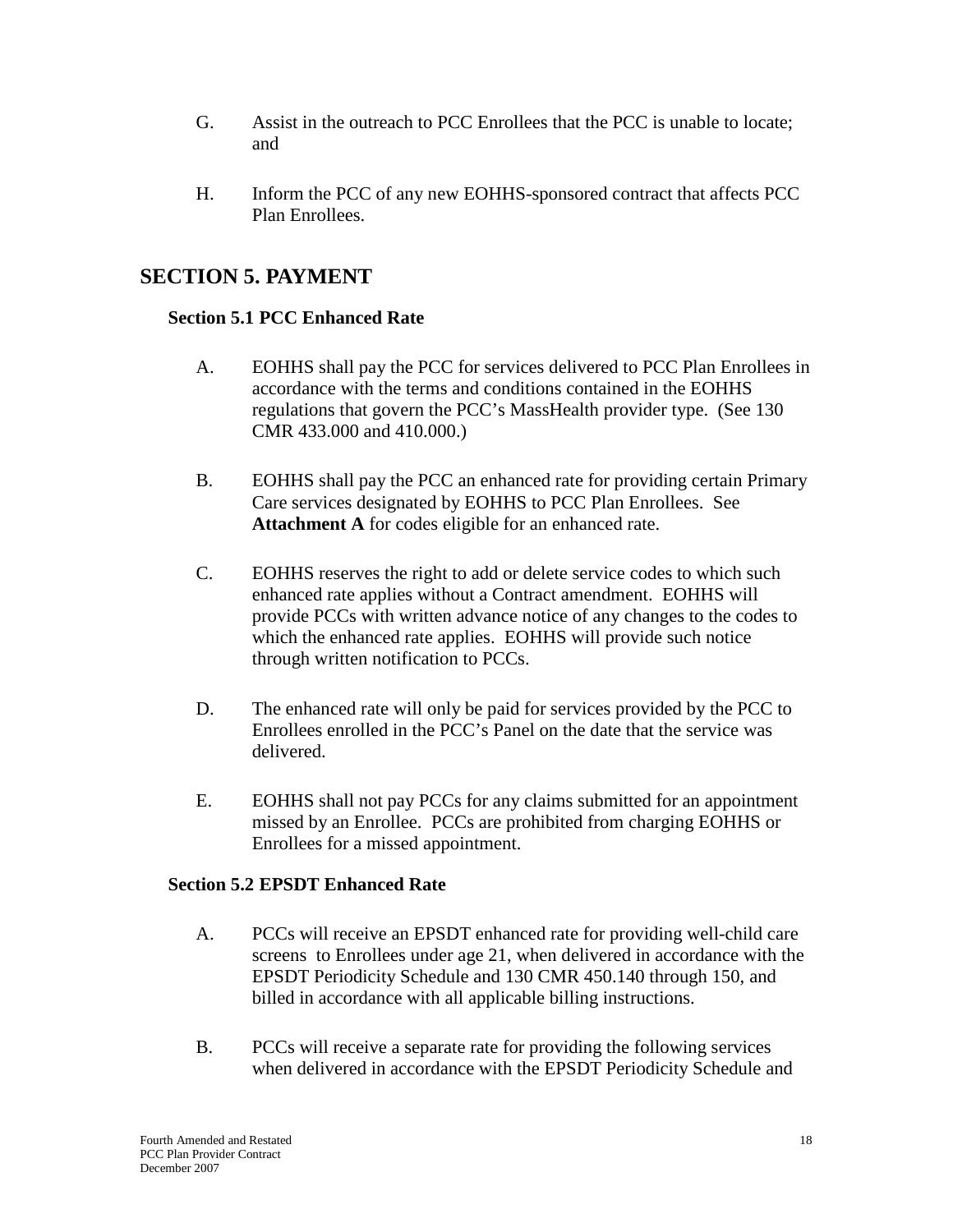130 CMR 450.140 through 150, and billed in accordance with all applicable billing instructions:

- 1. The laboratory services that are listed in **Appendix Z** of all MassHealth provider manuals and included in the EPSDT Periodicity Schedule are payable (see 130 CMR 450.146(A));
- 2. The audiometric hearing test and the bilateral quantitative screening of visual acuity that are listed in **Appendix Z** of all MassHealth provider manuals and included in the EPSDT Periodicity Schedule (see 130 CMR 450.146(B)); and
- 3. The standardized behavioral health screening tools that is listed in **Appendix Z** of all MassHealth provider manuals and set forth in the EPSDT Periodicity Schedule (see 130 CMR 450.146(C)).

## <span id="page-23-0"></span>**Section 5.3 Prospective Interim Payment (PIP)**

- A. Upon written request to EOHHS, EOHHS will make a monthly advance in the form of a prospective interim payment (PIP) to physician, independent nurse practitioner, group practice, and community health center PCCs. Outpatient department (OPD) and hospital-licensed health center (HLHC) PCCs are not eligible for a PIP.
- B. The PIP is a monthly amount equal to 25% of the average monthly payments, including enhancements, made the previous quarter for all services provided to Enrollees.
- C. EOHHS will conduct an ongoing reconciliation between the PIP and actual paid claims, and will adjust the PIP accordingly.
- <span id="page-23-1"></span>D. Upon notice of termination or planned termination of this Contract by either party, EOHHS will, at its discretion, close the PIP account.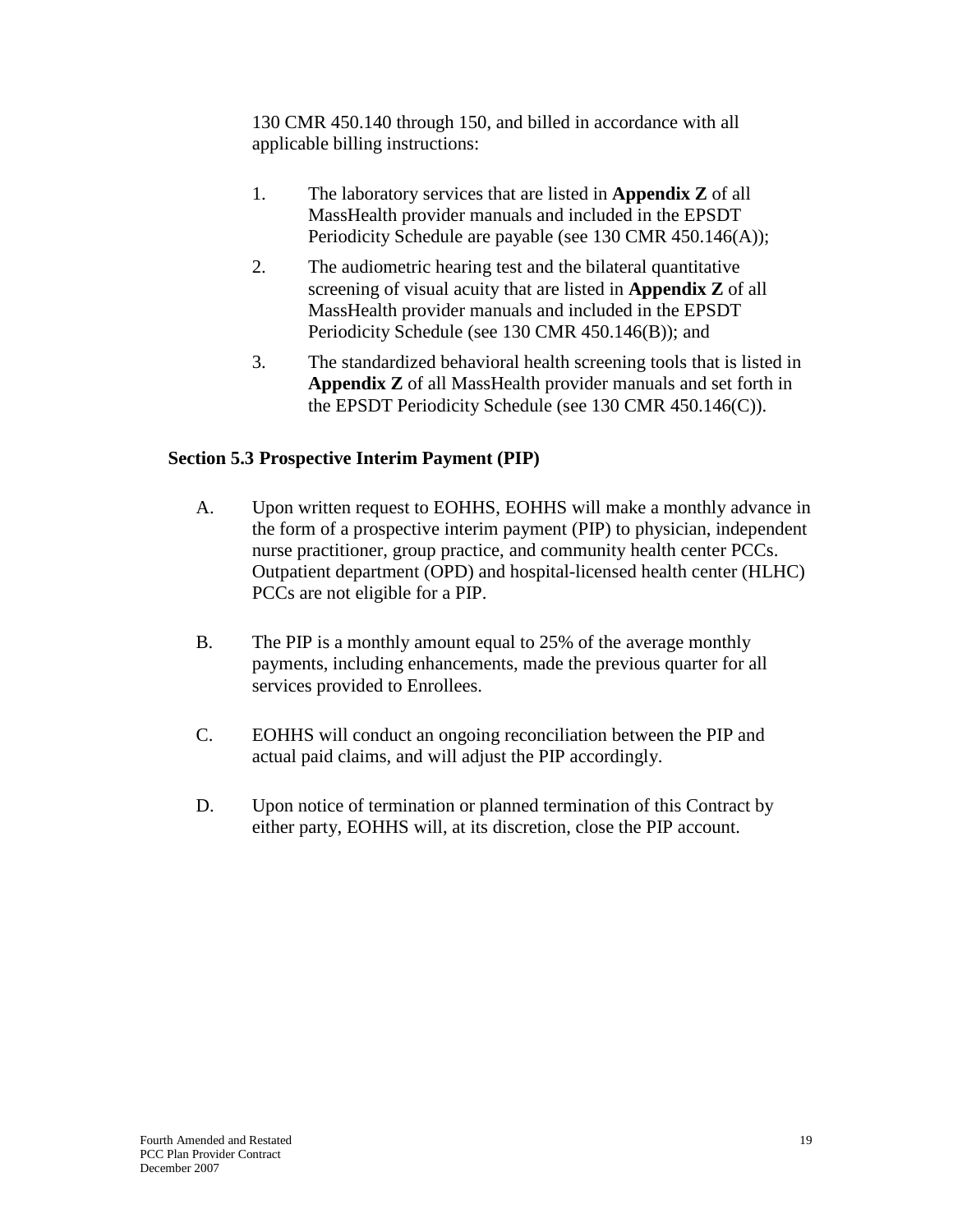#### **Section 5.4 Claims Submission**

A. PCC Claims

All statutes, regulations, rules, billing instructions, bulletins, and other written policy statements governing claims submissions for physicians, independent nurse practitioners, group practices, community health centers, and outpatient departments apply to the PCC Plan.

B. Other Provider Claims

The PCC shall provide the PCC referral number to all referred Providers. If a Provider submits a claim for a service that requires a referral and the PCC's referral number is not on the claim, the claim will be denied.

## <span id="page-24-0"></span>**SECTION 6. ADDITIONAL TERMS AND CONDITIONS**

#### <span id="page-24-1"></span>**Section 6.1 Compliance with Law**

The PCC shall comply with all state and federal statutes, rules, regulations, billing instructions, provider bulletins, and other written policy guidance applicable to the PCC Plan. All statutory and regulatory citations contained in this Contract refer to those statutes and regulations, as they may be amended. Without limiting the generality of the foregoing, the PCC shall comply with Title VI of the Civil Rights Act of 1964, as implemented by regulations at 45 CFR Part 80; Title IX of the Education Amendments of 1972; the Age Discrimination Act of 1975, as implemented by regulations at 45 CFR Part 91; the Rehabilitation Act of 1973; the Americans with Disabilities Act; Titles XIX and XXI of the Social Security Act and waivers thereof; and 42 CFR Part 438, to the extent such provisions apply.

#### <span id="page-24-2"></span>**Section 6.2 Subcontracts**

The PCC shall:

- A. Maintain all subcontracts relating to this Contract in writing. All such subcontracts shall fulfill all applicable requirements of 42 CFR Part 438, and shall contain all relevant provisions of this Contract appropriate to the subcontracted service or activity.
- B. Remain fully responsible for meeting all of the terms and requirements of this Contract regardless of whether the PCC subcontracts for performance of any Contract responsibility. No subcontract will operate to relieve the PCC of its legal responsibilities under this Contract.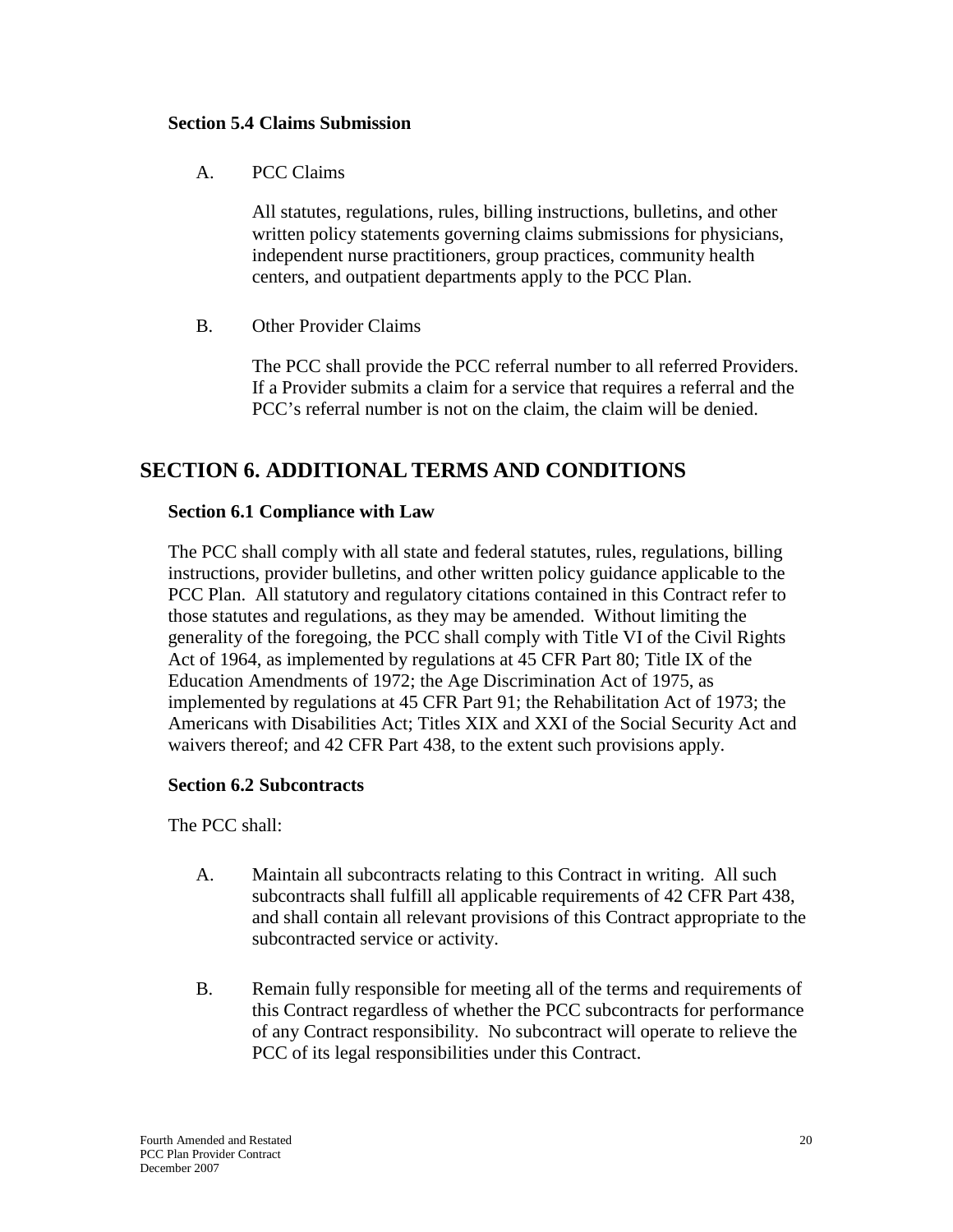- C. Prior to any delegation, evaluate the prospective subcontractor's ability to perform the activities to be delegated.
- D. Monitor the subcontractor's performance on an ongoing basis.

## <span id="page-25-0"></span>**Section 6.3 Prohibited Affiliations**

In accordance with 42 U.S.C. § 1936u-2(d)(1) and 42 CFR 438.610, the PCC shall not knowingly have an employment, consulting, or other agreement for the provision of items and services that are significant and material to the PCC's obligations under this Contract with any person, or affiliate of such person who is debarred, suspended, or otherwise excluded, under federal law, regulation, executive order, or guidelines, from certain procurement and non-procurement activities. Further, no such person may have beneficial ownership of more than five percent of the PCC's equity nor be permitted to serve as a director, officer, or partner of the PCC.

## <span id="page-25-1"></span>**Section 6.4 Intermediate Sanctions**

- A. EOHHS shall provide the PCC with timely written notice prior to imposing any intermediate sanctions, which explain the basis and nature of the sanction, including any other due process protections that EOHHS elects to provide.
- B. At any point during the Contract term, if EOHHS identifies any deficiency in the PCC's performance of this Contract, EOHHS may impose sanctions that it deems necessary, including termination in accordance with **Section 6.5**, notifying Enrollees of the violation, intermediate sanction, and their right to disenroll, restricting Member enrollment, reassigning Enrollees within the PCC's Panel, and disenrolling Enrollees from the PCC's Panel and such other measures as EOHHS determines appropriate to address the deficiency.
- C. The intermediate sanction provisions in this Contract are pursuant to state authority.

## <span id="page-25-2"></span>**Section 6.5 Contract Termination**

- A. Either party may terminate this Contract without cause by giving written notice to the other at least 30 calendar days prior to the effective date of termination as stated in the notice, or such other period as is mutually agreed upon by the parties.
- B. Either party may terminate this Contract if the other party fails to fulfill the obligations of this Contract or laws governing this Contract by giving written notice to the other at least 14 days before the effective date of